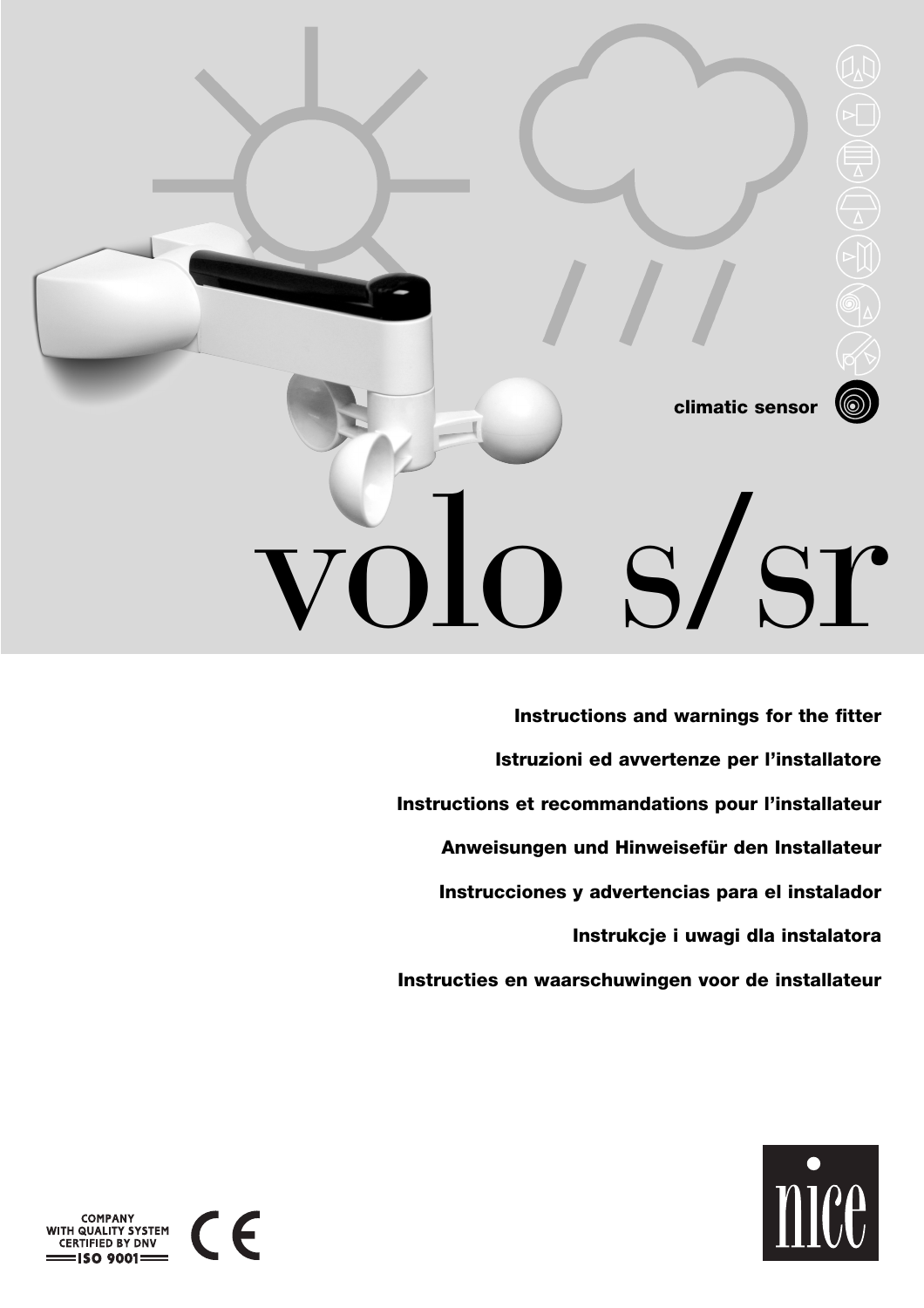## **Warnings:**

The VOLO S and VOLO SR weather sensors, used in combination with suitable motors or control units, enable the automatic opening/closing of awnings, shutters, skylights and similar fixtures. Any other application is improper and prohibited. For installation, maintenance and repairs, please contact qualified technical personnel.

**The VOLO S and VOLO SR sensors contain electronic circuits ! that may be connected only to suitably programmed motors or control units; faulty connections may cause serious damage to the sensor. Read these instructions carefully and verify which motors or control units can utilise the VOLO sensors.**

# **1) Product description**

The VOLO S (wind and sun) and VOLO SR (wind, sun and rain) weather sensors, used in combination with programmed motors or control units, enable the automatic movement of awnings, shutters and skylights based on weather conditions: for example, awnings will open automatically when the sun shines and close when the wind rises; if it rains, VOLO SR will command the fixture to open or close depending on how the motor or control unit has been programmed.The sensor measures wind speed and brightness of light, and detects the presence of rain; it sends this information to the connected motors or control units. When the detected value exceeds the level programmed into the motors or control units, a command is activated as specified below:

**Wind:** when the programmed level is exceeded for a period of at least 3 seconds, an "up" command (corresponding to remote control key  $\triangle$ ) is activated, while all other movements are disabled until the wind speed

returns below the programmed value for at least one minute. **Sun:** when the programmed "sun" level is exceeded for a period of at least 2 minutes, a "down" command (corresponding to remote control key ▼) is activated; when the level drops below the set value for at least 15 minutes, an "up" command (corresponding to key ▲) is activated. Unlike the "wind" protection, it is always possible to control the motor manually even after the triggering of the sensor.

**Rain (VOLO SR):** when the sensor detects the presence of rain, it sends this information to the motors; at this point every motor or control unit will determine a movement in the programmed direction.

To modify the rain response direction or the sun/wind triggering levels, please see the programming chapter.

## **2) Installation**

To proceed with the installation, refer to fig.1, fig.2, fig.3 and fig.4. For proper operation, keep in mind that the sensor must be positioned in

an area that is fully exposed to the sun and, in the case of VOLO SR, reached by the rain.

## **2.1) Electrical connections**

Up to 5 control units/motors can be connected in parallel to each sensor (observe the polarity, connect together wires of the same colour or having the same terminals as the control units). The sensor has an input that is used to deactivate the sun and rain detection function (wind protection



**CAUTION: the VOLO S and VOLO SR can be used only in ! combination with suitable motors or control units. Faulty con-** always remains active); this function can be managed using a common switch; when it is closed the sun/rain detection function is deactivated . To enable or disable the sun/rain automatism, the ERGO4 and PLANO4 remote controls can also be used.



**nections or improper application may cause serious damage to the electronic sensor.**

## **3) Testing**

To make sure that the sensor has been installed properly follow the steps listed below. The following description refers to the use of a motor for awning automation; however, this procedure can also be used for the other applications.

#### **Wind sensor testing:**

- 1. Position the awning at an intermediate point between the open and closed positions.
- 2. Blow air on the anemometer to make it turn (you can use a hair dryer) at a speed that exceeds the programmed threshold (the factory setting is 30 Km/h, corresponding to approximately 8 rev/sec).
- 3. After the wind threshold has been exceeded for at least 3 seconds, movement should start in the direction corresponding to remote control key ▲. The awning will roll up completely and for 1 minute no other commands can be given.

#### **Sun sensor testing:**

1. Disconnect and reconnect the power supply to the motor. Position the

awning at an intermediate point between the open and closed positions.

- 2. Illuminate the sensor using a light source (sun or lamp) with a brightness that exceeds the programmed threshold.
- 3. After 2 minutes, a manoeuvre corresponding to remote control key ▼ should begin (the factory setting is level 2, corresponding to a clear sunny day).

#### **Rain sensor testing (VOLO SR only)**

- 1. Position the awning at an intermediate point between the open and closed positions.
- 2. Wet the sensor, simulating rainy conditions.
- 3. After a few seconds, movement should start in the direction corresponding to rain protection as programmed into the motor.

If the sun/wind triggering levels and the rain protection direction are not suitable for the application, they can be modified to suit your requirements: see the programming section.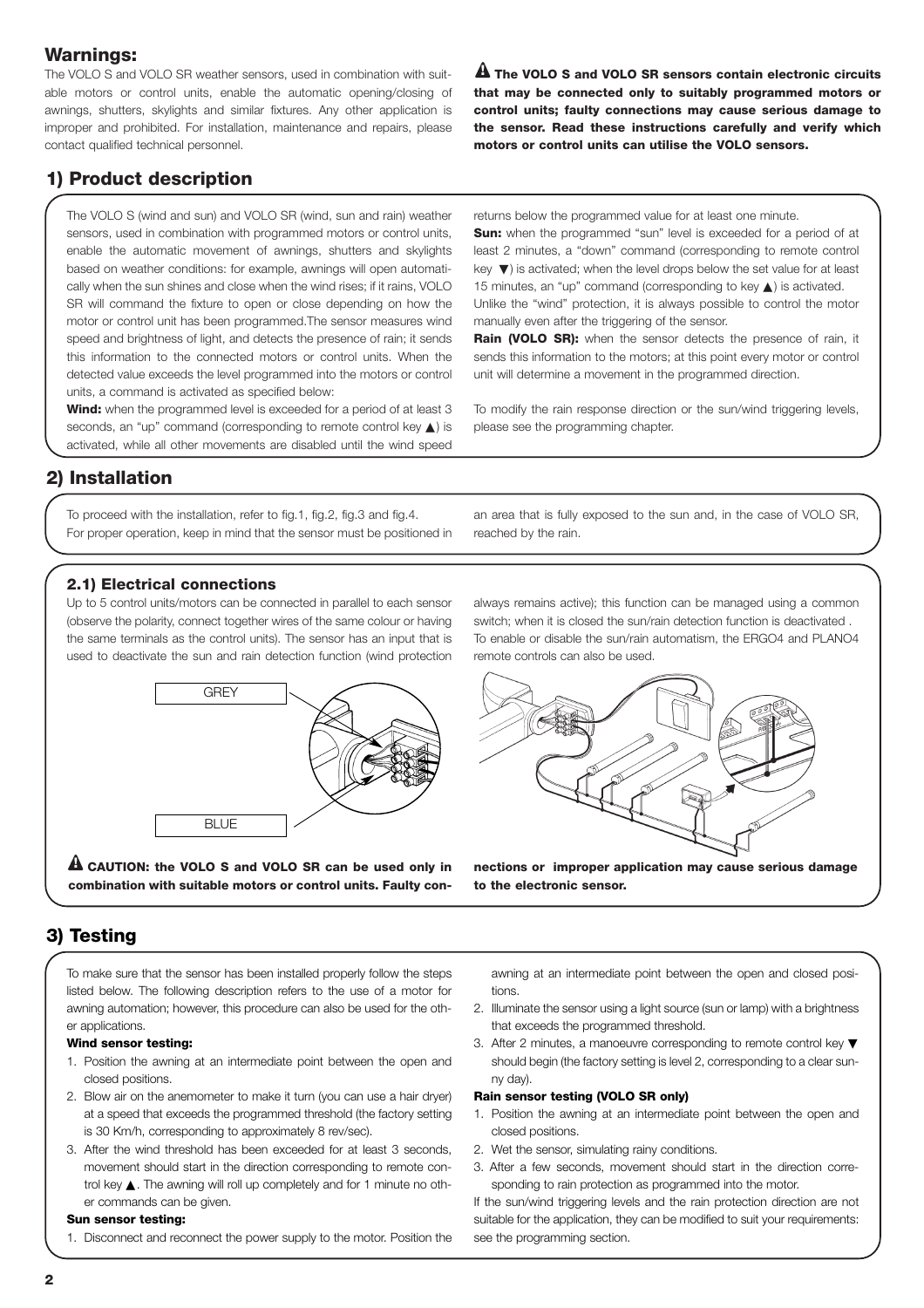# **4) Programming**

The motors and control units that use the VOLO S or VOLO SR weather sensor are activated whenever the programmed sun/wind/rain thresholds are exceeded. Whereas there is only one rain threshold, the sun/wind cut-in thresholds can be programmed into the motors or control units using a remote control.

For programming purposes you should use a remote control that is already set to control the motor or control unit.

**GB**

| Table "A1"        | Modifying the "wind" protection cut-in level (fig 5)                                                                                                                                                        | <b>Example</b>                                                                            |
|-------------------|-------------------------------------------------------------------------------------------------------------------------------------------------------------------------------------------------------------|-------------------------------------------------------------------------------------------|
| 1.                | Press key ■ on a previously memorised transmitter until you hear a beep<br>(approximately 5 seconds)                                                                                                        | 5s                                                                                        |
| 2.                | Press key $\triangle$ slowly as many times (1, 2 or 3) as the number of the desired level                                                                                                                   | $X1 = 15$ Km/h<br>$X2 = 30$ Km/h<br>$X3 = 45$ Km/h                                        |
| З.                | After a few seconds you will hear a number of beeps corresponding to the required level                                                                                                                     | X1 X2 X3                                                                                  |
|                   | Press key ■ to confirm; 3 beeps will confirm the new setting. To abort the procedure without<br>modifying the previous level, wait at least 5 seconds without confirming                                    |                                                                                           |
| Table "A2"        | Modifying the "sun" protection cut-in level (fig 6)                                                                                                                                                         | <b>Example</b>                                                                            |
| 1.                | Press key ■ on a previously memorised transmitter until you hear a beep<br>(approximately 5 seconds)                                                                                                        | 5s                                                                                        |
| 2.                | Press key $\blacktriangledown$ slowly as many times (1, 2 or 3) as the number of the desired level.<br>If you press 4 times, a level of brightness equal to the currently measured value will be memorised. | $X1 = 15$ Klux<br>$X2 = 30$ Klux<br>$\blacktriangledown$<br>$X3 = 45$ Klux<br>$X4 = Auto$ |
| З.                | After a few seconds you will hear a number of beeps corresponding to the required level                                                                                                                     | X1 X2 X3 X4                                                                               |
| 4.                | Press key ■ to confirm; 3 beeps will confirm the new setting. To abort the procedure without<br>modifying the previous level, wait at least 5 seconds without confirming                                    |                                                                                           |
| <b>Table "A3"</b> | Modifying the cut-in direction in case of rain (fig 7)                                                                                                                                                      | <b>Example</b>                                                                            |
| 1.                | Press key ■ on a previously memorised transmitter until you hear a beep<br>(approximately 5 seconds)                                                                                                        | 5s                                                                                        |
| 2.                | Press key ■ slowly 3 more times                                                                                                                                                                             |                                                                                           |
| З.                | Press the key in the desired cut-in direction; 3 beeps will confirm that the new directions has<br>been programmed.                                                                                         |                                                                                           |

## **5) What to do if…**

**Even if the anemometer turns at a speed exceeding the programmed level, the motors connected to it do not carry out** the "up" command (▲). Check the power voltage on the sensor connection wires, it should be around 24Vdc. If you measure a different value, check the connections, see whether the motor is switched on and running; if multiple motors or control units are connected to the same sensor, make sure that the wires are connected properly according to their colour coding or control unit terminals.

**Though the connections are OK and the voltage reading on the sensor connection is approximately 24Vdc, when the anemometer turns the "up" manoeuvre (**▲**) is not carried out.**

The wind protection cut-in level must be exceeded for at least 3 seconds; make the anemometer turn at an appropriate speed; you could try lowering the wind protection cut-in threshold programmed into the motor or control unit.

**The wind response test has been carried out successfully, unlike the sun response test.** The sun protection "down" manoeuvre is ordered only once when the programmed threshold is exceeded for at least 2 minutes. Try switching the motor off and back on again, then repeat the test. You could also try lowering the sun protection cutin level programmed into the motors or control units.

## **6) Technical characteristics**

| Power supply                   | 24 Vdc with series resistance $> 500\Omega$ | Use only programmed motors or control units!                      |
|--------------------------------|---------------------------------------------|-------------------------------------------------------------------|
|                                |                                             | Programmable levels for motors/control units                      |
| Wind constant (pulses/s /Km/h) | 0.25                                        | Level $1 = 15$ Km/h    Level $2 = 30$ Km/h    Level $3 = 45$ Km/h |
| Light sensor                   | $5 \div 50$ Klux                            | Programmable levels for motors/control units                      |
|                                |                                             | Level $1 = 15$ Klux Level $2 = 30$ Klux Level $3 = 45$ Klux       |
|                                |                                             | Level $4 =$ auto (set threshold with current brightness)          |
| Dimensions and weight          |                                             | $W = 120$ mm                                                      |
|                                | $\geq$                                      | $1 = 215$ mm                                                      |
|                                |                                             | $H = 85$ mm                                                       |
|                                |                                             | Weight $= 200$ gr                                                 |
| IP protection                  | <b>IP55</b>                                 |                                                                   |
| Operating temperature          | $-30 \div 70$ °C                            |                                                                   |

**Nice reserves the right to modify its products without any notice**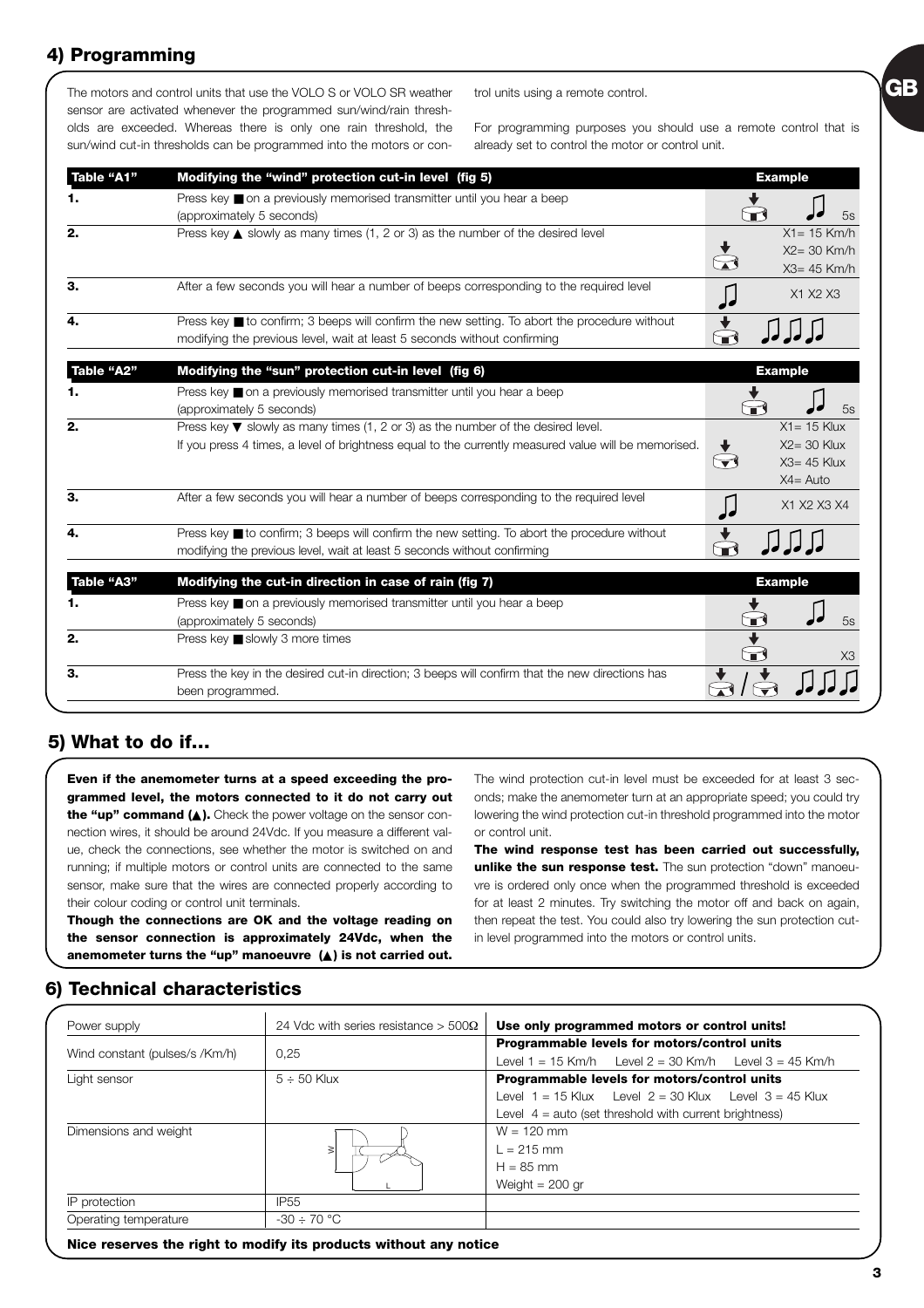## **Avvertenze:**

I sensori climatici VOLO S e VOLO SR utilizzati con motori o centrali opportune permettono di gestire automaticamente chiusure o aperture di tende tapparelle lucernari o similari. Ogni altro uso è improprio e vietato.

Per l'installazione, manutenzione e riparazioni rivolgersi a personale tecnico competente.

 $\mathbf{\Omega}$  I sensori VOLO S e VOLO SR contengono circuiti elettronici **che possono essere collegati solo a motori o centrali predisposte; un collegamento errato può danneggiare gravemente il sensore. Leggere attentamente le istruzioni e verificare quali motori o centrali possono utilizzare i sensori VOLO.**

# **1) Descrizione del prodotto**

I sensori climatici VOLO S (vento e sole) e VOLO SR (vento sole pioggia), utilizzati con motori o centrali predisposte, consentono di automatizzare il movimento di tende, tapparelle, lucernari in funzione delle condizioni atmosferiche rilevate: per esempio nel caso di una tenda la presenza del sole comanda l'apertura, la presenza di vento comanda la chiusura, mentre la condizione di pioggia (VOLO SR) comanda apertura o chiusura a seconda di com'è programmato il motore o la centrale.

Il sensore misura la velocità del vento, l'intensità luminosa e la presenza di pioggia e invia queste informazioni ai motori e alle centrali collegate. Quando il valore supera il livello programmato nei motori o centrali viene attivato un comando come di seguito specificato:

**Vento:** quando il livello viene superato per almeno 3 secondi, si attiva un comando di "salita" equivalente al tasto ▲ dei telecomandi e viene bloccato qualsiasi altro movimento fino a che il vento non ritorna sotto al livello programmato per almeno 1 minuto.

**Sole:** il superamento del livello "sole" per almeno 2 minuti comanda sempre un movimento di "discesa" (corrispondente al tasto ▼ dei telecomandi); quando il livello scende sotto quello programmato per almeno 15 minuti, viene comandato un movimento di salita (corrispondente al tasto ▲). A differenza della protezione "vento" è sempre possibile comandare manualmente il motore anche dopo l'intervento del sensore. **Pioggia (VOLO SR):** quando il sensore rileva la presenza di pioggia invia l'informazione ai motori e viene comandato un movimento nella direzione programmata in ogni motore o centrale.

Per modificare la direzione di intervento pioggia o i livelli di intervento sole e vento vedere il capitolo programmazioni.

# **2) Installazione**

Per procedere all'installazione fare riferimento a fig.1, fig.2, fig.3 e fig.4. Per il corretto funzionamento, si ricorda che il sensore deve essere posizionato in pieno sole e, per VOLO SR, anche in una zona raggiunta dalla pioggia.

## **2.1) Collegamenti elettrici**

Ad ogni sensore possono essere collegate fino a 5 centrali/motori posti in parallelo (rispettare la polarità, collegando assieme i fili dello stesso colore o con gli stessi morsetti delle centrali). Il sensore dispone di 1 ingresso che disattiva la rilevazione del sole e della pioggia (la protezione del vento resta



**ATTENZIONE: VOLO S e VOLO SR possono essere utilizza-! ti solo con motori o centraline opportune.**

sempre attiva); è possibile utilizzare un semplice interruttore per gestire questa funzione, quando è chiuso la rilevazione sole pioggia è disattivata. L'abilitazione e l'esclusione dell'automatismo del sole e della pioggia è possibile anche con i telecomandi ERGO4 e PLANO4.



**Un collegamento o utilizzo errato può danneggiare irreparabilmente l'elettronica del sensore**.

# **3) Collaudo**

Per verificare la corretta installazione del sensore seguire i passi sottostanti. Nella descrizione seguente si farà riferimento all'utilizzo di un motore per tende, procedimenti analoghi si potranno utilizzare anche per gli altri casi.

#### **Verifica sensore vento:**

- 1. Posizionare la tenda in un punto intermedio tra l'apertura e la chiusura.
- 2. Far girare l'anemometro (avvalendosi eventualmente di un asciugacapelli) ad una velocità superiore alla soglia impostata nel motore (dalla fabbrica il livello impostato è di 30 Km/h che corrisponde a circa 8 giri/secondo)
- 3. Dopo che la soglia del vento è stata superata da almeno 3 secondi deve partire una manovra nella direzione equivalente al tasto ▲ dei telecomandi. La tenda si riavvolgerà completamente e per 1 minuto non si potranno impartire altri comandi.

#### **Verifica sensore sole:**

1. Togliere e ridare alimentazione al motore. Posizionare la tenda in un

punto intermedio tra la chiusura e l'apertura

- 2. Illuminare il sensore con una sorgente luminosa (sole o lampada) con una intensità superiore alla soglia impostata.
- 3. Dopo 2 minuti deve partire una manovra equivalente al tasto ▼ dei telecomandi (dalla fabbrica è impostato il livello 2 corrispondente ad una giornata serena con sole splendente).

#### **Verifica sensore pioggia (solo VOLO SR)**

- 1. Posizionare la tenda in un punto intermedio tra la chiusura e l'apertura.
- 2. Bagnare il sensore simulando la condizione di pioggia.
- 3. Dopo qualche secondo deve partire una manovra nella direzione di protezione pioggia programmata nel motore

Se i livelli di intervento sole, vento e la direzione di protezione pioggia non sono adeguati all'applicazione, è possibile modificarli secondo le esigenze più indicate, vedere in proposito il capitolo programmazioni.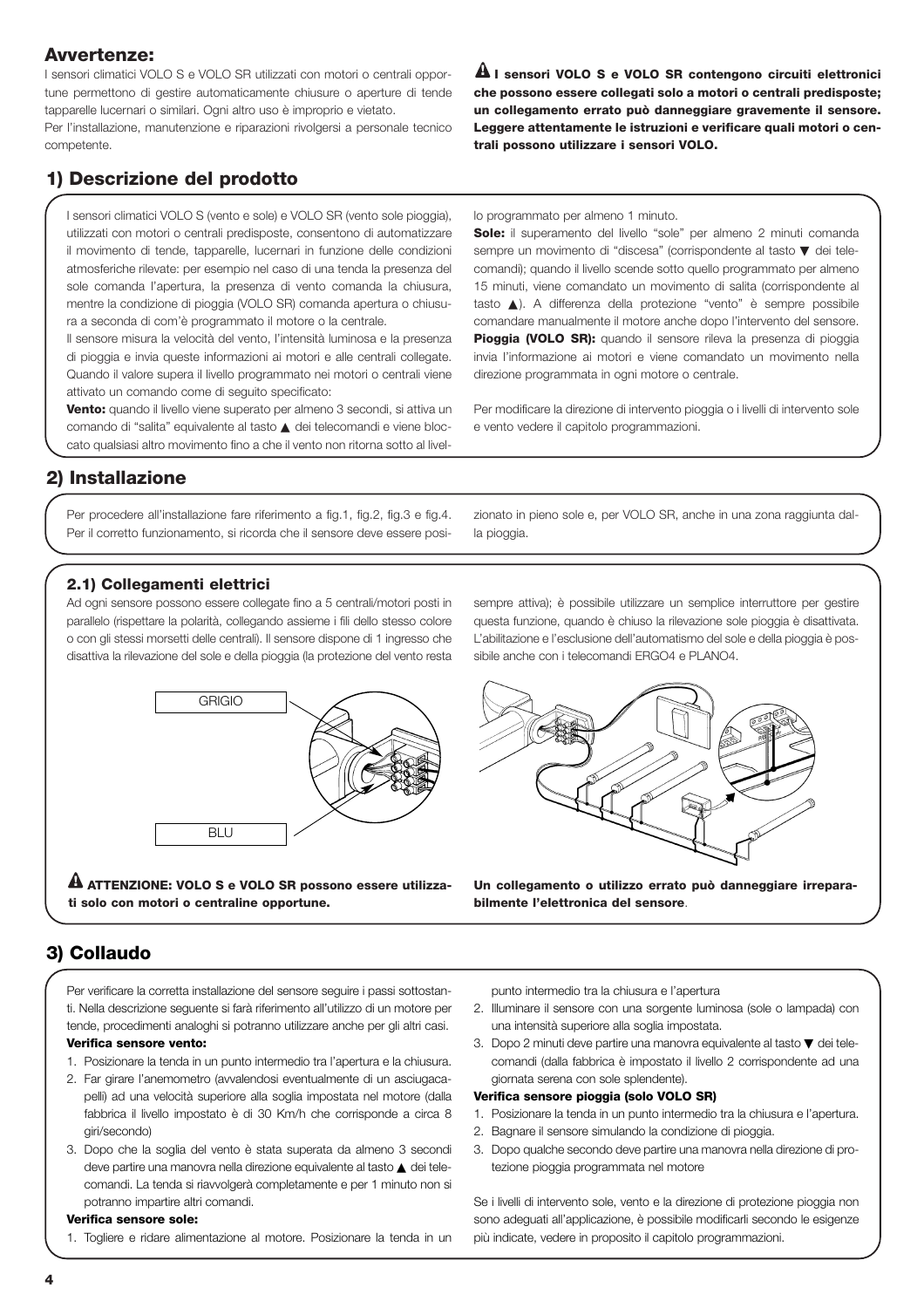# **4) Programmazione**

I motori e le centrali che utilizzano il sensore climatico VOLO S o VOLO SR intervengono quando viene superata la soglia programmata del sole, del vento e della pioggia. Mentre la soglia della pioggia è unica, il livello di intervento del sole e del vento può essere programmato sui motori o centrali tramite radiocomando.

Per effettuare le programmazioni è necessario utilizzare un telecomando che già comandi il motore o la centrale.

| Tabella "A1" | Cambiare il livello di intervento della protezione "vento" (fig 5)                                                                                                                         | <b>Esempio</b>                                                    |
|--------------|--------------------------------------------------------------------------------------------------------------------------------------------------------------------------------------------|-------------------------------------------------------------------|
| 1.           | Premere il tasto <b>■</b> di un trasmettitore già memorizzato fino a sentire un bip<br>(dopo circa 5 secondi)                                                                              | $\widehat{\mathbf{r}}$<br>5s                                      |
| 2.           | Lentamente premere il tasto $\triangle$ un numero di volte (1, 2 o 3) pari al livello desiderato                                                                                           | $X1 = 15$ Km/h<br>$X2 = 30$ Km/h<br>$X3 = 45$ Km/h                |
| 3.           | Dopo qualche istante si sentirà un numero di bip uguale al livello richiesto                                                                                                               | X1 X2 X3                                                          |
| 4.           | Premere il tasto ■ per confermare, 3 bip segnalano la nuova programmazione. Per abortire la<br>procedura senza cambiare il livello precedente aspettare almeno 5 secondi senza confermare. |                                                                   |
| Tabella "A2" | Cambiare il livello di intervento del sole (fig 6)                                                                                                                                         | <b>Esempio</b>                                                    |
|              | Premere il tasto ■ di un trasmettitore già memorizzato fino a sentire un bip<br>(dopo circa 5 secondi)                                                                                     | 5s                                                                |
| 2.           | Lentamente premere il tasto V un numero di volte (1, 2 o 3) pari al livello desiderato<br>Premendo 4 volte verrà memorizzato un livello di luce pari al valore misurato in quel momento.   | $X1 = 15$ Klux<br>$X2 = 30$ Klux<br>$X3 = 45$ Klux<br>$X4 = Auto$ |
| З.           | Dopo qualche istante si sentirà un numero di bip uguale al livello richiesto                                                                                                               | X1 X2 X3 X4                                                       |
| 4.           | Premere il tasto ■ per confermare, 3 bip segnalano la nuova programmazione. Per abortire<br>la procedura senza cambiare il livello precedente aspettare almeno 5 secondi senza confermare. |                                                                   |
| Tabella "A3" | Cambiare la direzione di intervento in caso di pioggia (fig 7)                                                                                                                             | <b>Esempio</b>                                                    |
| 1.           | Premere il tasto <b>■</b> di un trasmettitore già memorizzato fino a sentire un bip<br>(dopo circa 5 secondi)                                                                              | 5s                                                                |
| 2.           | Lentamente premere il tasto ■ altre 3 volte                                                                                                                                                |                                                                   |
| З.           | Premere il tasto della direzione desiderata di intervento; 3 bip indicheranno che la nuova<br>direzione è stata programmata.                                                               |                                                                   |

## **5) Cosa fare se...**

**Anche facendo ruotare l'anemometro ad una velocità superiore al livello programmato i motori collegati non eseguono il comando di "salita" (**▲**).** Verificare la tensione presente sui cavi di collegamento al sensore, deve essere di circa 24Vdc. Se si misura un valore diverso controllare le connessioni, verificare se il motore è acceso e funzionante, nel caso di più motori o centrali connesse allo stesso sensore verificare che il collegamento sia effettuato rispettando i colori dei cablaggi o i morsetti della centrale.

**I collegamenti sono corretti e si misura una tensione di circa 24Vdc sul collegamento del sensore, ma facendo ruotare l'anemometro non viene eseguita la manovra di salita (**▲**).**

Il livello di intervento per la protezione vento deve essere superato per almeno 3 secondi, far ruotare l'anemometro ad una velocità opportuna, eventualmente provare ad abbassare la soglia di intervento del vento nel motore o nella centrale.

**La verifica del funzionamento vento si è conclusa positivamente, ma la verifica dell'intervento sole no.** La manovra di discesa per sole viene comandata solamente 1 volta quando la soglia impostata viene superata per almeno 2 minuti. Provare a spegnere e riaccendere il motore e ripetere la prova eventualmente abbassare il livello di intervento del sole nei motori o centrali.

## **6) Caratteristiche tecniche**

| Alimentazione                       | 24Vdc con resistenza in serie > 500 $\Omega$ | Utilizzare solo motori o centrali predisposte!                                               |
|-------------------------------------|----------------------------------------------|----------------------------------------------------------------------------------------------|
| Costante del vento (impulsi/s/Km/h) | 0.25                                         | Livelli programmabili sui motori/centrali<br>Liv 1 = 15 Km/h Liv 2 = 30 Km/h Liv 3 = 45 Km/h |
| Sensore luce                        | $5 \div 50$ Klux                             | Livelli programmabili sui motori/centrali                                                    |
|                                     |                                              | Liv 1 = 15 Klux Liv 2 = 30 Klux Liv 3 = 45 Klux                                              |
|                                     |                                              | Liv $4 =$ auto (imposta soglia con luce corrente)                                            |
| Dimensioni e peso                   |                                              | $W = 120$ mm                                                                                 |
|                                     | sl                                           | $L = 215$ mm                                                                                 |
|                                     |                                              | $H = 85$ mm                                                                                  |
|                                     |                                              | $Peso = 200$ gr                                                                              |
| Protezione IP                       | <b>IP55</b>                                  |                                                                                              |
| Temperatura di utilizzo             | $-30 \div 70$ °C                             |                                                                                              |

**Nice si riserva il diritto di apportare modifiche ai prodotti in qualsiasi momento riterrà necessario.**

**5**

**I**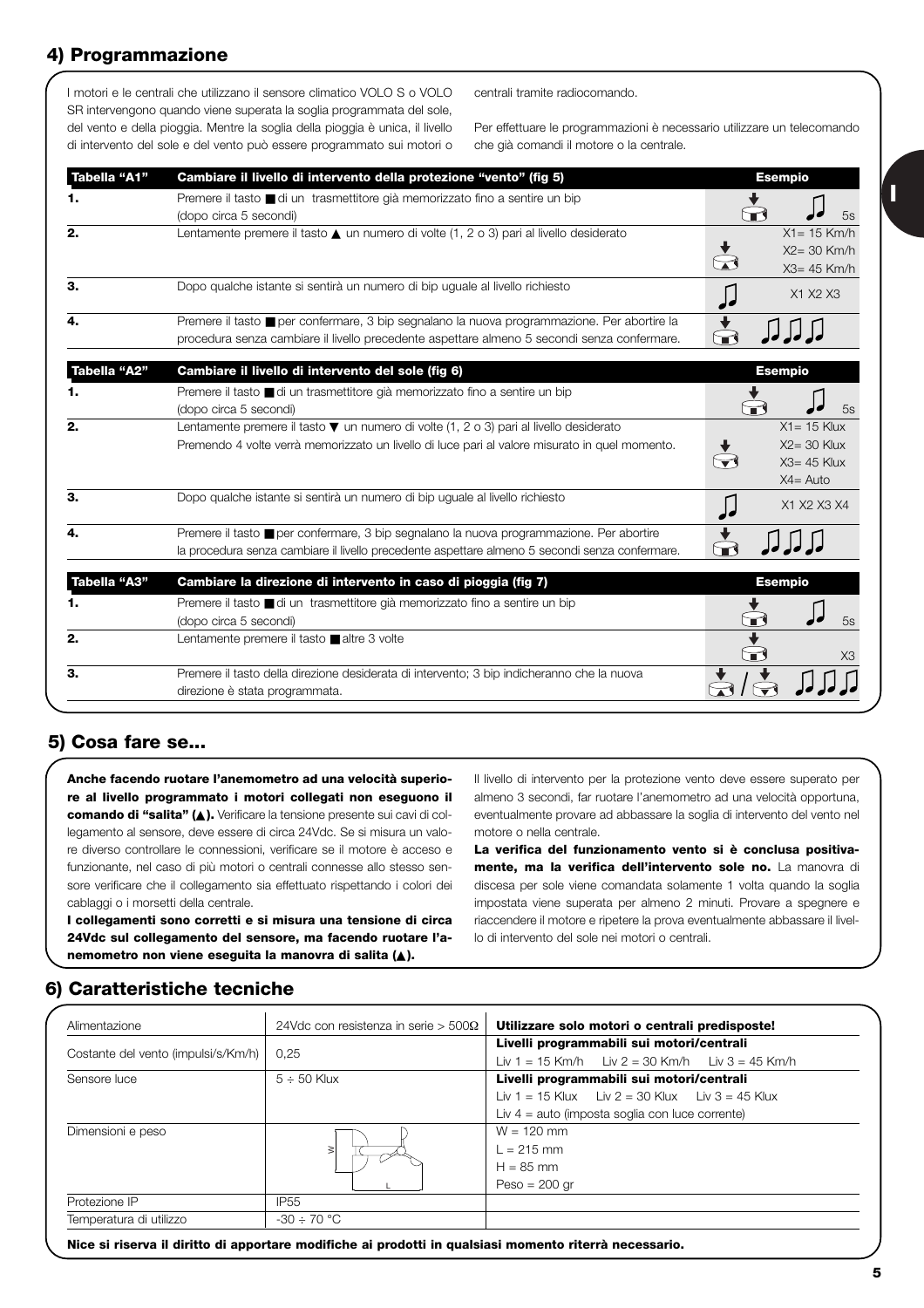## **Avertissements:**

Les capteurs climatiques VOLO S et VOLO SR utilisés avec les moteurs ou logiques de commande adéquats permettent de gérer de manière automatique la fermeture et l'ouverture de stores, volets roulants, vasistas ou similaires. Toute autre utilisation est impropre et interdite. Pour l'installation, la maintenance et les réparations, s'adresser à du personnel technique compétent.

 $\mathbf{\mathbf{\underline{A}}}$  les capteurs VOLO S et VOLO SR contiennent des circuits élec**troniques qui peuvent être connectés uniquement à des moteurs ou à des logiques de commande prévus à cet effet; une connexion erronée peut endommager sérieusement le capteur. Lire les instructions et contrôler que les moteurs ou les logiques de commande peuvent utiliser les capteurs VOLO.**

# **1) Description du produit**

Les capteurs climatiques VOLO S (vent et soleil) et VOLO SR (vent, soleil et pluie), utilisés avec les moteurs ou les logiques de commande prévus à cet effet, permettent d'automatiser le mouvement de stores, volets roulants, vasistas en fonction des conditions atmosphériques détectées: par exemple, dans le cas d'un store, la présence de soleil commande l'ouverture, la présence de vent commande la fermeture tandis que la condition de pluie (VOLO SR) commande l'ouverture ou la fermeture suivant la programmation effectuée sur le moteur ou la logique de commande. Le capteur mesure la vitesse du vent, l'intensité lumineuse et la présence de pluie et envoie ces informations aux moteurs et aux logiques de commande connectés. Quand la valeur dépasse le niveau programmé dans les moteurs ou dans les logiques de commande, une commande est activée, suivant la procédure ci-après:

**Vent:** Quand le niveau est dépassé pendant au moins 3 secondes, une commande de "montée" s'active, correspondant à la touche ▲ des

émetteurs, et tout autre mouvement est bloqué tant que le vent ne redescend pas sous le niveau programmé pendant au moins 1 minute. **Soleil:** Le dépassement du niveau "soleil" pendant au moins 2 minutes commande toujours un mouvement de "descente" (correspondant à la touche ▼ des émetteurs) ; quand l'ensoleillement descend sous le niveau programmé pendant au moins 15 minutes, une commande de "montée" s'active (correspondant à la touche ▲). À la différence de la protection "vent", il est toujours possible de commander manuellement le moteur même après l'intervention du capteur.

Pluie (VOLO SR): Quand le capteur détecte la présence de pluie, il envoie l'information aux moteurs, ce qui commande un mouvement dans la direction programmée dans chaque moteur ou logique de commande.

Pour modifier la direction d'intervention "pluie" ou les niveaux d'intervention "soleil" et "vent, voir le chapitre programmations.

# **2) Installation**

Pour procéder à l'installation, se référer aux figures 1, 2, 3 et 4. Pour un fonctionnement correct, nous rappelons que le capteur doit être posi-

## tionné en plein soleil et, pour VOLO SR, également dans une zone exposée à la pluie.

## **2.1) Branchements électriques**

Chaque capteur peut être connecté jusqu'à 5 logiques de commande/moteurs placés en parallèle (respecter la polarité, en connectant ensemble les fils de la même couleur ou avec les mêmes bornes des logiques de commande). Le capteur dispose d'une entrée qui désactive



**ATTENTION: VOLO S et VOLO SR peuvent être utilisés seu-! lement avec les moteurs ou logiques de commande adéquats.**

la détection du soleil et de la pluie (la protection "vent" reste toujours active). Il est possible d'utiliser un simple interrupteur pour gérer cette fonction: quand il est fermé, la détection soleil/pluie est désactivée. L'activation et l'exclusion de l'automatisme soleil/pluie est possible également à l'aide des émetteurs ERGO4 et PLANO4.



**Une connexion erronée ou l'utilisation impropre peut endommager sérieusement le capteur.**

# **3) Essai**

Pour vérifier l'installation correcte du capteur, suivre les étapes décrites ciaprès. La description se réfère à l'utilisation d'un moteur pour stores; des procédures analogues peuvent être utilisées également dans d'autres cas.

#### **Vérification capteur vent:**

- 1. Positionner le store dans un point intermédiaire entre l'ouverture et la fermeture
- 2. Faire tourner l'anémomètre (en utilisant éventuellement un sèche-cheveux) à une vitesse supérieure au seuil programmé dans le moteur (en usine, le seuil programmé est de 30 Km/h ce qui correspond environ à 8 tours/seconde)
- 3. Au bout d'au moins 3 secondes après le dépassement du seuil du vent, une manœuvre dans la direction correspondant à la touche ▲ des émetteurs doit commencer. Le store se réenroulera complètement et pendant 1 minute, on ne pourra pas donner d'autres commandes.

#### **Vérification capteur soleil:**

- 1. Couper et redonner l'alimentation au moteur. Positionner le store à un point à mi-chemin entre la fermeture et l'ouverture.
- 2. Éclairer le capteur avec une source lumineuse (soleil ou lampe) d'une intensité supérieure au seuil programmé.
- 3. bout de 2 minutes, une manœuvre correspondant à la touche ▼ des émetteurs doit commencer (en usine, le seuil programmé est le niveau 2, correspondant à une journée de grand soleil sans nuages).

#### **Vérification capteur pluie (seulement VOLO SR)**

- 1. Positionner le store à un point à mi-chemin entre la fermeture et l'ouverture.
- 2. Mouiller le capteur en simulant la condition de pluie.
- 3. Au bout de quelques secondes, une manœuvre dans la direction programmée dans le moteur doit commencer.

Si les niveaux d'intervention "soleil", "vent" et la direction de protection "pluie" ne sont pas adaptés à l'application, il est possible de les modifier suivant les exigences. Voir à ce sujet le chapitre programmations.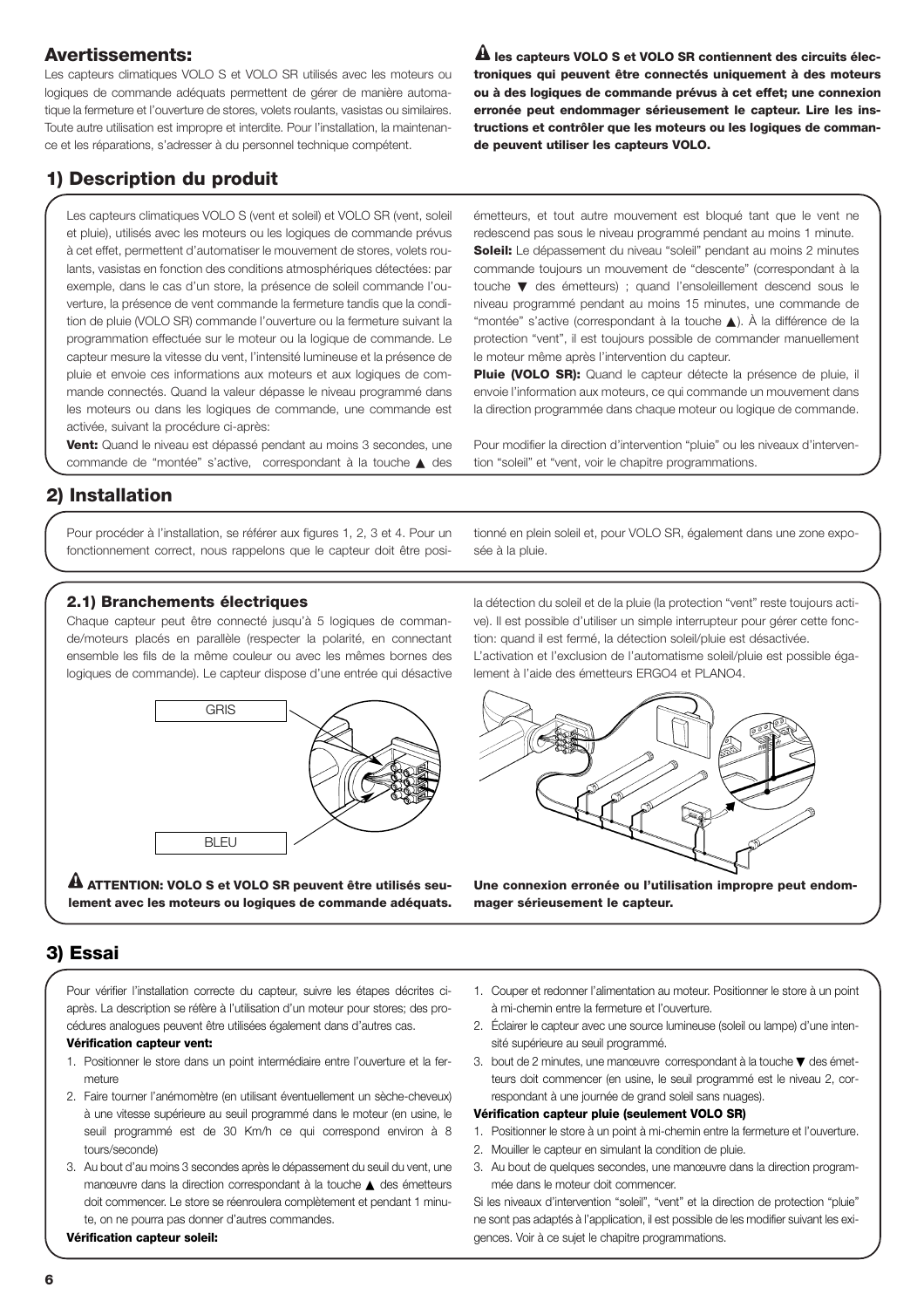# **4) Programmations**

Les moteurs et les centrales qui utilisent le capteur climatique VOLO S ou VOLO SR interviennent quand le seuil programmé pour "soleil", "vent" et "pluie" est dépassé. Alors que le seuil "pluie" est unique, le niveau "soleil" et "vent" peut être programmé sur les moteurs ou les logiques à l'aide des émetteurs.

Pour effectuer les programmations, il faut utiliser un émetteur commandant déjà le moteur ou la logique de commande.

| Tableau "A1" | Changer le niveau d'intervention de la protection "vent" (fig 5)                                                                                                                                      | <b>Exemple</b>                                                                            |
|--------------|-------------------------------------------------------------------------------------------------------------------------------------------------------------------------------------------------------|-------------------------------------------------------------------------------------------|
| 1.           | Presser la touche ■ d'un émetteur déjà mémorisé jusqu'à l'émission d'un bip sonore<br>(au bout d'environ 5 secondes).                                                                                 | ₩<br>5s                                                                                   |
| 2.           | Presser lentement la touche ▲ un nombre de fois (1, 2 ou 3) égal au niveau désiré.                                                                                                                    | $X1 = 15$ Km/h<br>$X2 = 30$ Km/h<br>$X3 = 45$ Km/h                                        |
| З.           | Au bout de quelques instants, on entendra un nombre de bips égal au niveau désiré.                                                                                                                    | X1 X2 X3                                                                                  |
| 4.           | Presser la touche ■ pour confirmer, 3 bip signalent la nouvelle programmation. Pour annuler la<br>procédure sans changer le niveau précédent, attendre au moins 5 secondes sans confirmer.            |                                                                                           |
| Tableau "A2" | Changer le niveau d'intervention de la protection soleil (fig 6)                                                                                                                                      | <b>Exemple</b>                                                                            |
|              | Presser la touche ■ d'un émetteur déjà mémorisé jusqu'à l'émission d'un bip sonore<br>(au bout d'environ 5 secondes).                                                                                 | 5s                                                                                        |
| 2.           | Presser lentement la touche vun nombre de fois (1, 2 ou 3) égal au niveau désiré.<br>En pressant la touche 4 fois, le niveau de lumière mémorisé sera égal à la valeur mesurée à<br>ce moment précis. | $X1 = 15$ Klux<br>$X2 = 30$ Klux<br>$\blacktriangledown$<br>$X3 = 45$ Klux<br>$X4 = Auto$ |
| З.           | Au bout de quelques instants, on entendra un nombre de bips égal au niveau désiré                                                                                                                     | X1 X2 X3 X4                                                                               |
| 4.           | Presser la touche ■ pour confirmer, 3 bip signalent la nouvelle programmation. Pour annuler la<br>procédure sans changer le niveau précédent, attendre au moins 5 secondes sans confirmer.            | F                                                                                         |
| Tableau "A3" | Changer la direction d'intervention en cas de pluie (fig 7)                                                                                                                                           | <b>Exemple</b>                                                                            |
| 1.           | Presser la touche ■ d'un émetteur déjà mémorisé jusqu'à l'émission d'un bip sonore<br>(au bout d'environ 5 secondes                                                                                   | 5s                                                                                        |
| 2.           | Presser lentement la touche ■ 3 autres fois                                                                                                                                                           | X3                                                                                        |
| З.           | Presser la touche de la direction d'intervention désirée ; 3 bips indiqueront que la nouvelle<br>direction a été programmée                                                                           |                                                                                           |

## **5) Que faire si...**

**Même quand on fait tourner l'anémomètre à une vitesse supérieure au niveau programmé, les moteurs connectés n'exécutent pas la commande de "montée" (**▲**).** Vérifier la tension présente sur les câbles de connexion du capteur qui doit être d'environ 24 Vcc. Si une valeur différente est mesurée, contrôler les connexions, vérifier si le moteur est allumé et s'il fonctionne; dans le cas de plusieurs moteurs ou logiques de commande connectés au même capteur, vérifier que la connexion est effectuée en respectant les couleurs des câblages ou les bornes de la logique.

**Les connexions sont correctes et la tension mesurée sur la connexion du capteur est d'environ 24 Vcc mais quand on fait tourner l'anémomètre, la manœuvre de montée (**▲**) n'est pas exécutée.**

Le niveau d'intervention de la protection "vent" doit être dépassée pendant au moins 3 secondes, faire tourner l'anémomètre à une vitesse appropriée, essayer éventuellement d'abaisser le seuil d'intervention de la protection vent dans le moteur ou dans la logique de commande.

**La vérification du fonctionnement de la protection vent s'est conclue positivement mais pas celle de la protection soleil.** La manœuvre de descente en cas de soleil est commandée seulement une fois quand le seuil programmé est dépassé pendant au moins 2 minutes. Essayer d'éteindre et de rallumer le moteur et répéter l'essai; abaisser éventuellement le niveau d'intervention de la protection soleil dans les moteurs ou dans les logiques de commande.

## **6) Caractéristiques techniques**

| Alimentation                          | 24Vdc avec résistance en série > 500 $\Omega$ | Utiliser seulement des moteurs ou des logiques de commande prévus pour cet usage!                    |
|---------------------------------------|-----------------------------------------------|------------------------------------------------------------------------------------------------------|
| Constante du vent (impulsions/s/Km/h) | 0.25                                          | Niveaux programmables sur les moteurs/logiques<br>Niv. 1 = 15 Km/h Niv. 2 = 30 Km/h Niv. 3 = 45 Km/h |
| Capteur lumière                       | $5 \div 50$ Klux                              | Niveaux programmables sur les moteurs/logiques                                                       |
|                                       |                                               | Niv. 1 = 15 Klux Niv. 2 = 30 Klux Niv. 3 = 45 Klux                                                   |
|                                       |                                               | Niv. $4 =$ auto (programme le seuil suivant la lumière présente au moment du réglage)                |
| Dimensions et poids                   |                                               | $W = 120$ mm                                                                                         |
|                                       | ≳                                             | $1 = 215$ mm                                                                                         |
|                                       |                                               | $H = 85$ mm                                                                                          |
|                                       |                                               | Poids $= 200$ gr                                                                                     |
| Protection IP                         | <b>IP55</b>                                   |                                                                                                      |
| Température d'utilisation             | $-30 \div 70$ °C                              |                                                                                                      |

**Nice se réserve le droit de modifier ses produits à tout moment s'il le juge nécessaire.**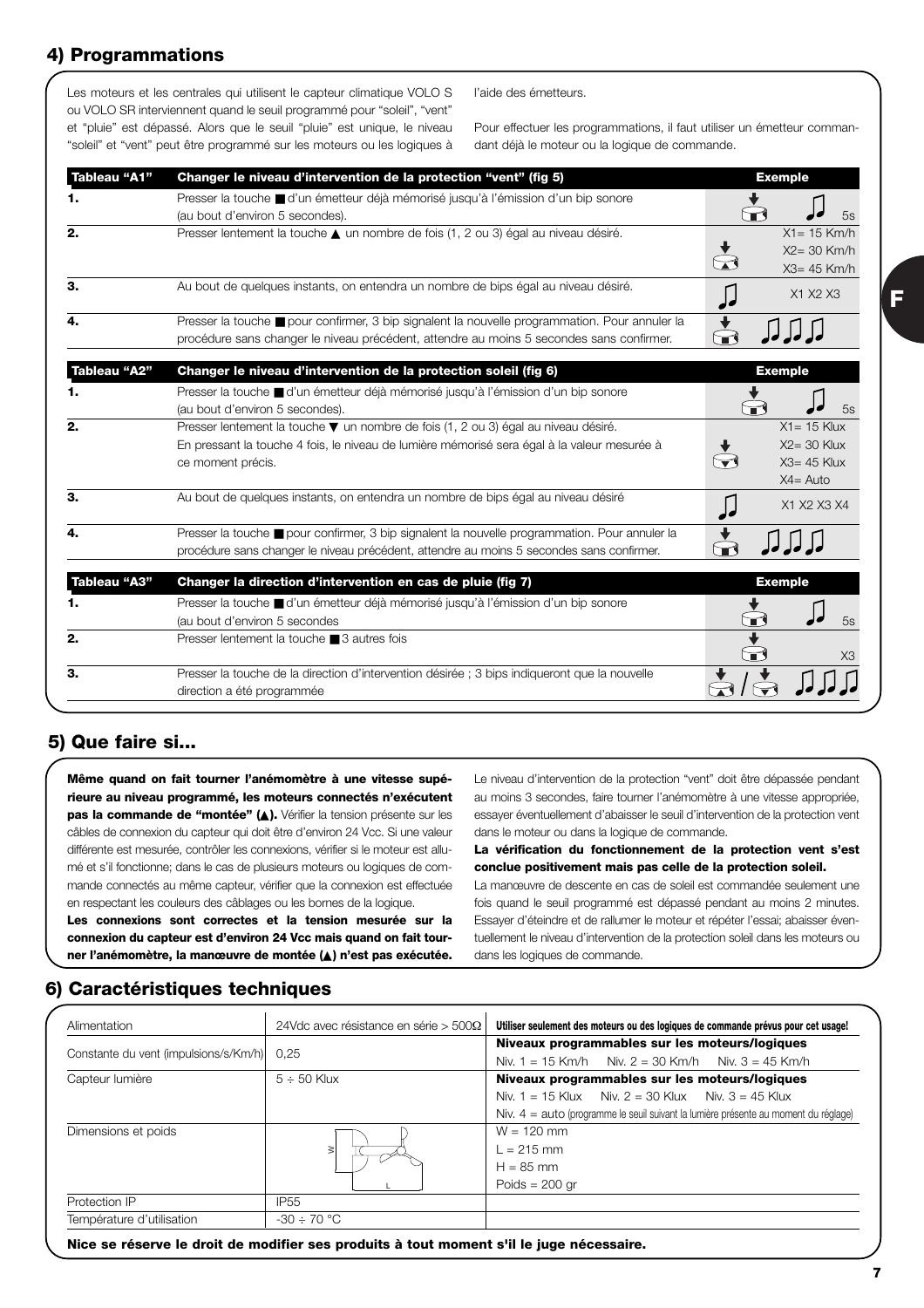## **Wichtige Hinweise:**

Die Wetterwächter VOLO S und VOLO SR, mit geeigneten Motoren bzw. Steuerungen benutzt, ermöglichen es, das Schließen und Öffnen von Markisen, Jalousien, Oberlichtern oder ähnlichem auf automatische Weise zu betreiben. Jeder andere Einsatz ist unsachgemäß und daher verboten. Für Installation, Wartung und Reparatur wenden Sie sich bitte an fachkundiges, technisches Personal.

 $\mathbf{\hat{a}}$  die Wächter VOLO S und VOLO SR enthalten elektronische Schalt**kreise, die nur an dafür vorbereitete Motoren oder Steuerungen angeschlossen werden können; ein falscher Anschluss kann den Wächter schwer beschädigen. Die Anleitungen genau lesen und prüfen, welche Motoren oder Steuerungen für die Wächter VOLO geeignet sind.**

# **1) Beschreibung des Produkts**

Die Wetterwächter VOLO S (Wind und Sonne) und VOLO SR (Wind, Sonne, Regen), mit geeigneten Motoren bzw. Steuerungen benutzt, ermöglichen es, die Bewegung von Markisen, Jalousien und Oberlichtern je nach gemessenen Wetterbedingungen zu automatisieren: im Fall einer Markise wird Sonne zum Beispiel das Öffnen der Markise und Wind ihr Schließen verursachen, wogegen Regen (VOLO SR) je nachdem, wie der Motor bzw. die Steuerung programmiert ist, ihr Öffnen oder Schließen verursachen wird. Der Wächter misst die Windgeschwindigkeit, die Lichtstärke und das Vorhandensein von Regen, und sendet diese Informationen zu den angeschlossenen Motoren und Steuerungen. Wenn der gemessene Wert die in den Motoren oder Steuerungen programmierte Schwelle überschreitet, wird ein Steuerbefehl aktiviert, wie hier folgend genauer angegeben:

**Wind:** Wenn die Schwelle mindestens 3 Sekunden lang überschritten wird, aktiviert sich ein "Anstiegsbefehl", mit der Taste ▲ auf den Fernbedienungen

gleichwertig, und jede andere Bewegung wird blockiert, bis der Wind mindestens 1 Minute lang unter die programmierte Schwelle zurückgeht.

**Sonne:** Eine Überschreitung der Schwelle "Sonne" für mindestens 2 Minuten verursacht immer eine "Abwärtsbewegung" (entspricht der Taste ▼ auf den Fernbedienungen); wenn der Wert mindestens 15 Minuten lang unter die programmierte Schwelle sinkt, wird der Steuerbefehl für eine "Anstiegsbewegung" (entspricht der Taste ▲) gegeben. Im Unterschied zu "Wind" kann hier der Motor immer, auch nach dem Ansprechen des Wächters, manuell gesteuert werden.

**Regen (VOLO SR):** Wenn der Wächter Regen wahrnimmt, sendet er die Information zu den Motoren und es erfolgt eine Bewegung in die Richtung, die in jedem Motor oder jeder Steuerung programmiert ist.

Um die Richtung im Fall von Regen oder die Ansprechschwellen für Sonne und Wind zu ändern, wird auf Punkt "Programmierungen" verwiesen.

## **2) Installation**

Für die Installation, auf die Abbildungen 1, 2, 3 und 4 Bezug nehmen. Damit der Wächter richtig funktioniert, muss er in voller Sonne angebracht werden; der Wächter VOLO SR muss weiterhin in einer Zone angebracht werden, die vom Regen erreicht wird.

## **2.1) Elektrische Anschlüsse**

Jeder Wächter kann an bis zu 5 parallelgeschaltete Steuerungen/Motoren angeschlossen werden (die Polung beachten, gleichfarbige Drähte müssen miteinander oder mit denselben Klemmen der Steuerungen verbunden werden). Der Wächter verfügt über 1 Eingang, der die Vermessung von Sonne



 $\mathbf A$  ACHTUNG: VOLO S und VOLO SR können nur mit geeigne**ten Motoren bzw. Steuerungen benutzt werden. Ein falscher** und Regen deaktiviert (der Schutz Wind bleibt immer aktiviert); für diese Funktion kann ein einfacher Schalter verwendet werden; wenn er ausgeschaltet ist, so ist die Vermessung von Sonne und Regen deaktiviert. Die Funktion Sonne- und Regenwächter kann auch mit den Fernbedienungen ERGO4 und PLANO4 aktiviert und deaktiviert werden.



**Anschluss oder Einsatz kann die Elektronik des Wächters schwer beschädigen.**

## **3) Prüfung**

Um die korrekte Installation des Wächters zu überprüfen, die Schritte unten ausführen. In der nachfolgenden Beschreibung bezieht man sich auf einen Motor für Markisen, dieselben Verfahren können aber auch für die anderen Fälle angewendet werden.

#### **Überprüfung des Windwächters:**

- 1. Die Markise auf eine Position zwischen geöffnet und geschlossen bringen.
- 2. Den Windwächter mit einer Geschwindigkeit über der im Motor eingegebenen Schwelle drehen lassen (ggf. mit einem Haartrockner; die werkseitig eingestellte Schwelle ist 30 Km/h, was ca. 8 Umdrehungen/Sekunde entspricht).
- 3. Nachdem die Windschwelle mindestens 3 Sekunden lang überschritten ist, muss eine Bewegung in dieselbe Richtung wie mit der Taste ▲ auf den Fernbedienungen erfolgen. Die Markise wird ganz aufgerollt und 1 Minute lang können keine weiteren Steuerbefehle erteilt werden.

#### **Überprüfung des Sonnenwächters:**

1. Die Stromversorgung zum Motor abschalten und wieder einschalten.

Die Markise auf eine Position zwischen geöffnet und geschlossen bringen.

- 2. Den Wächter mit einer Lichtquelle (Sonne oder Lampe) mit einer Stärke beleuchten, die höher als die eingestellte Schwelle ist.
- 3. Nach 2 Minuten muss eine Bewegung in dieselbe Richtung wie mit der Taste ▼ auf den Fernbedienungen erfolgen (die werkseitig eingestellte Schwelle 2 entspricht einem schönen Tag mit herrlicher Sonne).

#### **Überprüfung des Regenwächters (nur VOLO SR):**

- 1. Die Markise auf eine Position zwischen geöffnet und geschlossen bringen.
- 2. Regen simulieren und den Wächter nass machen.
- 3. Nach ein paar Sekunden muss eine Bewegung in die Richtung starten, die im Motor programmiert ist.

Wenn die Schwellwerte Sonne und Wind und die Richtung für den Regenschutz nicht für die Anwendung geeignet sind, können sie je nach Bedarf geändert werden - siehe diesbezüglich den Punkt Programmierungen.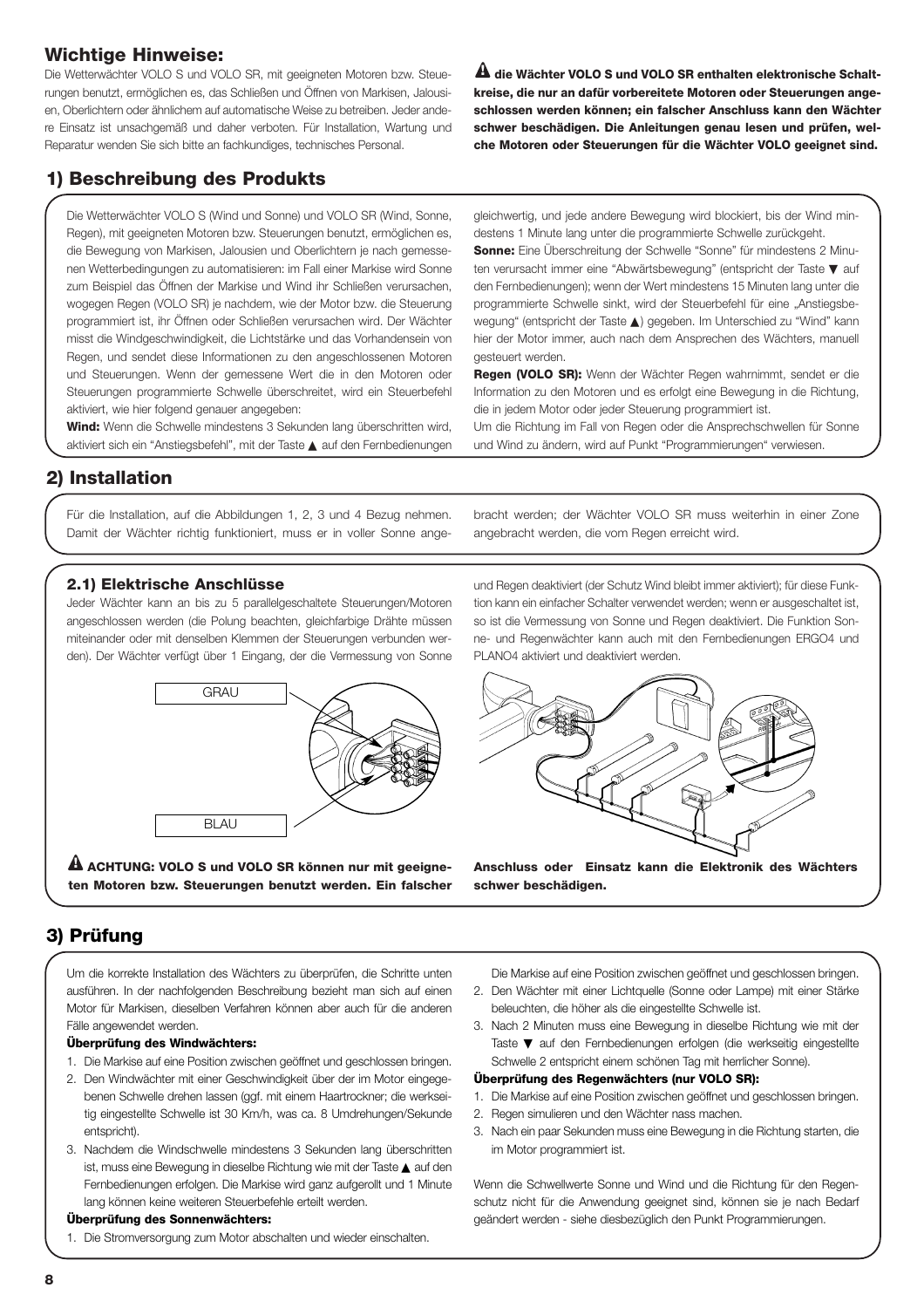# **4) Programmierungen**

Die Motoren und Steuerungen, die den Wetterwächter VOLO S oder VOLO SR verwenden, schalten ein, wenn die für Sonne, Wind und Regen programmierte Schwelle überschritten wird. Während es für Regen nur eine Schwelle gibt, kann die Ansprechschwelle für Sonne und Wind über Funksteuerung an den Motoren oder Steuerungen programmiert werden.

Für die Programmierungen muss eine Fernbedienung benutzt werden, die den Motor oder die Steuerung bereits steuert.

| <b>Tabelle "A1"</b> | Änderung der Ansprechschwelle für "Wind" (Abb 5)                                                                                                                                                                                         | <b>Beispiel</b>                                                   |
|---------------------|------------------------------------------------------------------------------------------------------------------------------------------------------------------------------------------------------------------------------------------|-------------------------------------------------------------------|
|                     | Auf die Taste <b>E</b> eines bereits gespeicherten Senders drücken, bis man einen Biepton hört<br>(nach ca. 5 Sekunden)                                                                                                                  | $\blacksquare$<br>5s                                              |
| 2.                  | Langsam je nach gewünschter Schwelle auf die Taste ▲ drücken (1-mal, 2-mal oder 3-mal).                                                                                                                                                  | $X1 = 15$ Km/h<br>$X2 = 30$ Km/h<br>$X3 = 45$ Km/h                |
| З.                  | Kurz danach wird man so viele Bieptöne hören, wie die Stufe der gewünschten Schwelle ist.                                                                                                                                                | X1 X2 X3                                                          |
|                     | Auf die Taste II drücken, um zu bestätigen, 3 Bieptöne werden die neue Programmierung bestätigen. Um das Verfahren ohne<br>Änderung der früheren Ansprechschwelle abzubrechen, mindestens 5 Sekunden warten und keine Bestätigung geben. | О                                                                 |
| Tabelle "A2"        | Änderung der Ansprechschwelle für "Sonne" (Abb 6)                                                                                                                                                                                        | <b>Beispiel</b>                                                   |
|                     | Auf die Taste <b>E</b> eines bereits gespeicherten Senders drücken, bis man einen Biepton hört<br>(nach ca. 5 Sekunden)                                                                                                                  | 5s                                                                |
| 2.                  | Langsam je nach gewünschter Schwelle auf die Taste ▼ drücken (1-mal, 2-mal oder 3-mal).<br>Wenn man 4-mal auf die Taste drückt, wird eine Lichtschwelle gespeichert, deren Wert wie<br>der in jenem Augenblick gemessene ist.            | $X1 = 15$ Klux<br>$X2 = 30$ Klux<br>$X3 = 45$ Klux<br>$X4 = Auto$ |
| З.                  | Kurz danach wird man so viele Bieptöne hören, wie die Stufe der gewünschten Schwelle ist.                                                                                                                                                | X1 X2 X3 X4                                                       |
|                     | Auf die Taste ■ drücken, um zu bestätigen, 3 Bieptöne werden die neue Programmierung bestätigen. Um das Verfahren ohne<br>Änderung der früheren Ansprechschwelle abzubrechen, mindestens 5 Sekunden warten und keine Bestätigung geben.  | لەكە كەلەلدا                                                      |
| <b>Tabelle "A3"</b> | Änderung der Richtung im Fall von Regen (Abb 7)                                                                                                                                                                                          | <b>Beispiel</b>                                                   |
| 1.                  | Auf die Taste eines bereits gespeicherten Senders drücken, bis man einen Biepton hört<br>(nach ca. 5 Sekunden)                                                                                                                           | 5s                                                                |
| 2.                  | Langsam noch 3-mal auf die Taste udrücken.                                                                                                                                                                                               | XЗ                                                                |
| З.                  | Die gewünschte Richtungstaste drücken; 3 Bieptöne werden anzeigen, dass die neue<br>Richtung programmiert worden ist.                                                                                                                    |                                                                   |

## **5) Was tun, wenn...**

**Obwohl sich der Windwächter mit einer Geschwindigkeit bewegt, die höher als die programmierte Schwelle ist, führen die angeschlossenen Motoren den Steuerbefehl "Anstieg" (**▲**) nicht aus.** Die Spannung an den Anschlusskabeln zum Wächter überprüfen; sie muss ca. 24 VDC sein. Wenn man einen anderen Wert misst, die Anschlüsse kontrollie-

ren und prüfen, ob der Motor eingeschaltet ist und funktioniert; falls mehrere Motoren oder Steuerungen an demselben Wächter angeschlossen sind, prüfen, ob die Farben der Verdrahtungen oder die Klemmen der Steuerung beachtet worden sind.

**Die Anschlüsse sind richtig und man misst eine Spannung von ca. 24 VDC an der Verbindung mit dem Wächter, trotzdem erfolgt aber**

#### **kein Anstieg (**▲**), wenn sich der Windwächter dreht.**

Die Wind-Ansprechschwelle muss mindestens 3 Sekunden lang überschritten werden. Den Windwächter mit einer passenden Geschwindigkeit drehen lassen oder ggf. die Ansprechschwelle im Motor oder in der Steuerung reduzieren. **Die Überprüfung der Funktion Windschutz wurde erfolgreich abgeschlossen, die der Funktion Sonnenschutz dagegen nicht.** Für den Sonnenschutz wird der Steuerbefehl Abstieg nur 1-mal gegeben, wenn

die eingestellte Schwelle mindestens 2 Minuten lang überschritten worden ist. Den Motor ausschalten und wieder einschalten und die Prüfung eventuell mit einer niedrigeren Sonnenschutz-Ansprechschwelle in den Motoren oder Steuerungen wiederholen.

## **6) Technische Merkmale**

| Versorgungsspannung             | 24Vdc mit seriengeschaltetem Widerstand >500 $\Omega$ | Nur dafür vorbereitete Motoren oder Steuerungen verwenden!           |
|---------------------------------|-------------------------------------------------------|----------------------------------------------------------------------|
|                                 | 0,25                                                  | An den Motoren/Steuerungen programmierbare Schwellen                 |
| Windkonstante (Impulse/s /Km/h) |                                                       | Schwelle $1 = 15$ Km/h Schwelle $2 = 30$ Km/h Schwelle $3 = 45$ Km/h |
| Lichtsensor                     | $5 \div 50$ Klux                                      | An den Motoren/Steuerungen programmierbare Schwellen                 |
|                                 |                                                       | Schwelle $1 = 15$ Klux Schwelle $2 = 30$ Klux Schwelle $3 = 45$ Klux |
|                                 |                                                       | Schwelle 4 = auto (stellt die Schwelle mit dem aktuellen Licht ein)  |
| Abmessungen und Gewicht         |                                                       | $W = 120$ mm                                                         |
|                                 | $\geq$                                                | $l = 215$ mm                                                         |
|                                 |                                                       | $H = 85$ mm                                                          |
|                                 |                                                       | Gewicht = $200$ gr                                                   |
| Schutzart IP                    | IP <sub>55</sub>                                      |                                                                      |
| Betriebstemperatur              | $-30 \div 70$ °C                                      |                                                                      |

**Nice behält sich das Recht vor, jederzeit Änderungen am Produkt anzubringen.**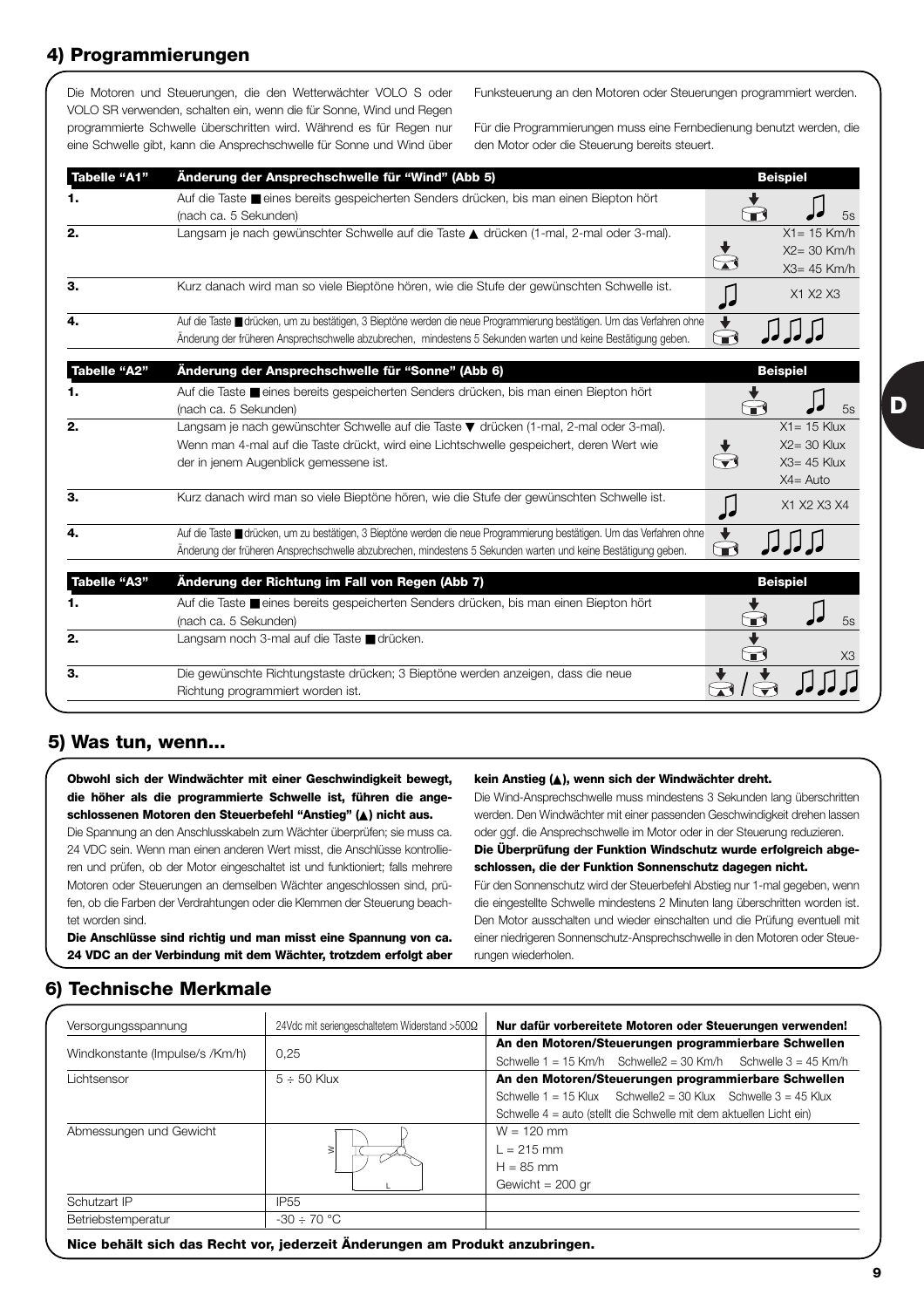## **Advertencias:**

Los sensores climáticos VOLO S y VOLO SR utilizados con motores o centrales adecuados permiten controlar automáticamente el cierre y apertura de toldos, persianas, lumbreras o similares. Cualquier otro uso es considerado inadecuado y está prohibido. Para la instalación, mantenimiento y reparaciones, diríjase a personal técnico competente.

 $\mathbf{\Omega}$  los sensores VOLO S y VOLO SR contienen circuitos electró**nicos que se pueden conectar sólo a motores o centrales adecuados; una conexión incorrecta puede averiar gravemente el sensor. Lea con atención las instrucciones y compruebe los tipos de motores o centrales que pueden utilizar los sensores VOLO.**

# **1) Descripción del producto**

Los sensores climáticos VOLO S (viento y sol) y VOLO SR (viento, sol y lluvia), utilizados con motores o centrales adecuados, permiten automatizar el movimiento de toldos, persianas, lumbreras según las condiciones atmosféricas detectadas: por ejemplo en el caso de un toldo, la presencia del sol acciona la apertura, la presencia de viento acciona el cierre, mientras que la lluvia (VOLO SR) acciona la apertura o el cierre según el modo en que se programó el motor o la central. El sensor mide la velocidad del viento, la intensidad de la luz y la presencia de lluvia y envía dichas informaciones a los motores y a las centrales conectados. Cuando el valor supera el nivel programado en los motores o centrales, se activa un mando, como descrito a continuación:

**Viento:** Cuando se supera el nivel durante 3 segundos como mínimo, se activa un mando de "subida" que equivale al botón ▲ de los controles remoto y se bloquea cualquier otro movimiento hasta que la intensidad del viento retorne por debajo del nivel programado durante 1 minuto como mínimo. **Sol:** Cuando se supera el nivel "sol" durante 2 minutos como mínimo, siempre se acciona un movimiento de "bajada" (correspondiente al botón ▼ de los controles remoto); cuando el nivel desciende por debajo del nivel durante 15 minutos como mínimo, se acciona un movimiento de subida (correspondiente al botón ▲). La diferencia que existe con la protección "viento", es que el motor siempre se puede accionar manualmente, incluso después de que el sensor haya actuado.

**Lluvia (VOLO SR):** Cuando el sensor detecta la presencia de lluvia, envía la información a los motores y se acciona un movimiento hacia la dirección programada en cada motor o central.

Para modificar la dirección de accionamiento lluvia o los niveles de accionamiento sol y viento, véase el capítulo programaciones.

# **2) Instalación**

Para proceder con la instalación, refiérase a la fig.1, fig.2, fig.3 y fig.4. Para el funcionamiento correcto, recuerde que el sensor debe estar colocado en un lugar donde le dé el sol y VOLO SR debe estar en un lugar donde también llegue la lluvia.

## **2.1) Conexiones eléctricas**

Cada sensor puede estar conectado a un máximo de 5 centrales o motores instalados en paralelo (respete la polaridad, conectando juntos los hilos del mismo color o con los mismos bornes de las centrales). El sensor tiene 1 entrada que desactiva la detección del sol y de la lluvia



**ATENCIÓN: VOLO S y VOLO SR pueden ser utilizados sólo ! con motores o centrales adecuados. Una conexión incorrecta**

(la protección del viento queda siempre activa); es posible utilizar un interruptor para gestionar dicha función: cuando está cerrado, se desactiva la detección sol y lluvia. El automatismo del sol y de la lluvia también se puede activar y desactivar con los controles remoto ERGO4 y PLANO4.



**o un uso inadecuado pueden averiar gravemente el sensor eléctronico.**

# **3) Ensayo**

Para comprobar que el sensor está bien instalado, siga estos pasos. En la siguiente descripción se tomará como referencia un motor para toldos; para los demás casos, siga los mismos pasos.

#### **Control del sensor viento:**

- 1. Coloque el toldo en un punto intermedio entre la apertura y el cierre.
- 2. Haga girar el anemómetro (utilizando si fuera necesario un secador de cabellos) a una velocidad superior al límite configurado en el motor (el nivel configurado en fábrica es de 30 km/h que corresponde a alrededor de 8 vueltas/segundo).
- 3. Después de haber superado el límite durante 3 segundos como mínimo, debe comenzar la maniobra en la dirección que equivale al botón
	- ▲ de los controles remotos. El toldo se enrollará completamente y, durante 1 minuto, no se podrá accionar ningún mando.

#### **Control del sensor sol:**

1. Corte y active de nuevo la alimentación al motor. Coloque el toldo en

un punto intermedio entre el cierre y la apertura.

- 2. Ilumine el sensor con una fuente luminosa (sol o lámpara) con una intensidad superior al límite configurado.
- 3. Transcurridos 2 minutos debe iniciar una maniobra equivalente al botón ▼ de los controles remotos (el nivel configurado en fábrica es 2, que corresponde a un día sereno con sol resplandeciente).
- **Control del sensor lluvia (sólo VOLO SR):**
- 1. Coloque el toldo en un punto intermedio entre la apertura y el cierre.
- 2. Moje el sensor simulando una lluvia.
- 3. Transcurridos algunos segundos debe iniciar una maniobra en la dirección de protección lluvia programada en el motor.

Si los niveles de accionamiento sol, viento y la dirección de protección lluvia no son adecuados para la aplicación, es posible modificarlos según las exigencias; para ello, véase el capítulo programaciones.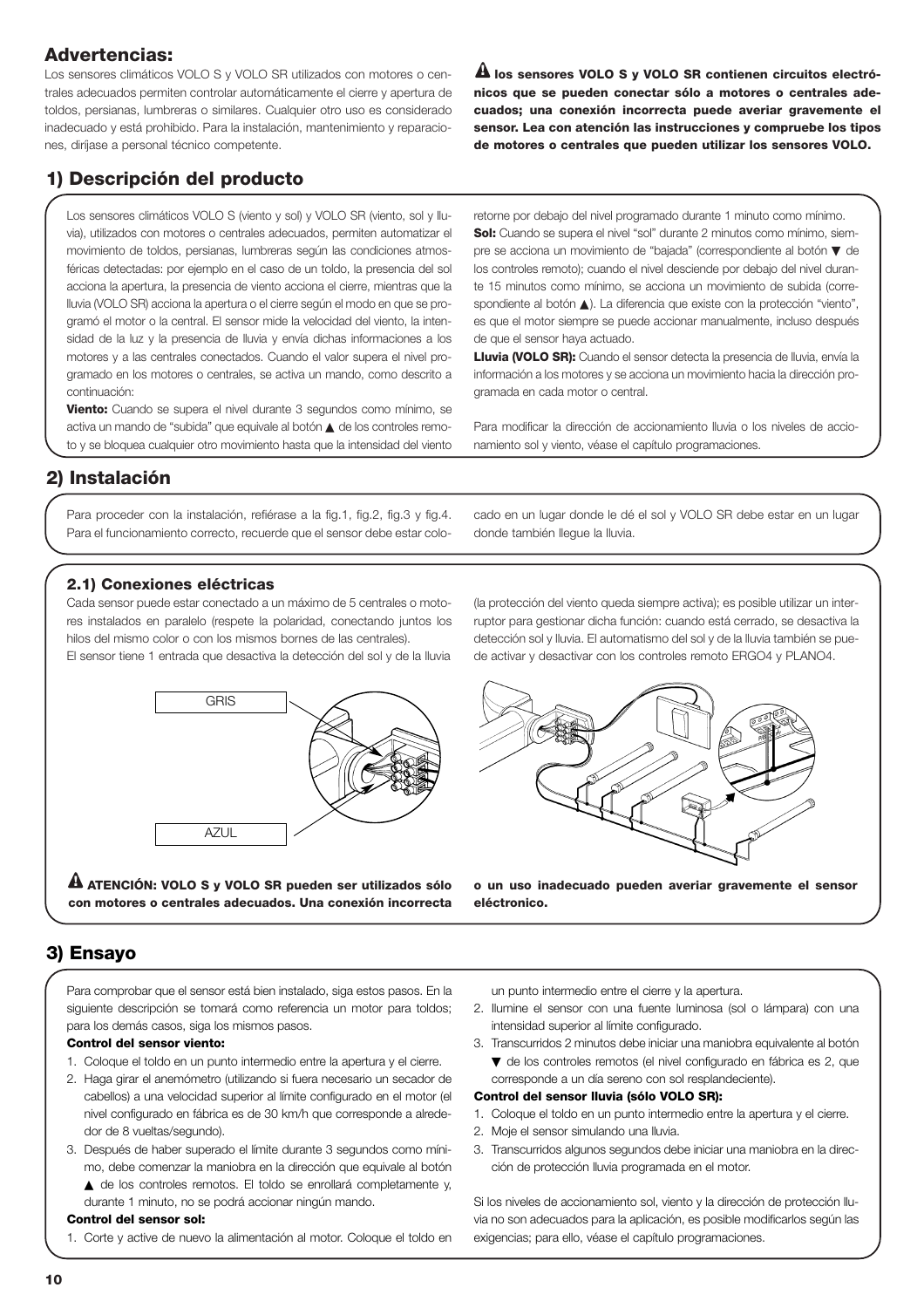# **4) Programaciones**

Los motores y las centrales que utilizan el sensor climático VOLO S o VOLO SR se accionan cuando se supera el límite programado del sol, viento y lluvia. Mientras que el límite de la lluvia es único, el nivel de accionamiento del sol y del viento se pueden programar en los motores o centrales mediante control remoto.

Para efectuar las programaciones, hay que utilizar un control remoto que accione el motor o la central.

| Tabla "A1" | Cambio del nivel de accionamiento de la protección "viento" (fig 5)                                                                                                                                   | <b>Ejemplo</b>                                                    |
|------------|-------------------------------------------------------------------------------------------------------------------------------------------------------------------------------------------------------|-------------------------------------------------------------------|
| 1.         | Oprima el botón ■ de un transmisor ya memorizado hasta sentir un tono de aviso<br>(después de 5 segundos aprox).                                                                                      | Œ<br>5s                                                           |
| 2.         | Oprima lentamente el botón $\triangle$ la cantidad de veces (1, 2 ó 3) igual al nivel deseado.                                                                                                        | $X1 = 15$ Km/h<br>$X2 = 30$ Km/h<br>$X3 = 45$ Km/h                |
| 3.         | Después de un instante, se sentirá el número de tonos de aviso igual al nivel requerido.                                                                                                              | X1 X2 X3                                                          |
| 4.         | Oprima el botón ■ para confirmar; 3 tonos de aviso señalan la nueva programación. Para abortar<br>el procedimiento sin cambiar el nivel anterior, espere 5 segundos como mínimo sin confirmar.        | $\blacksquare$                                                    |
| Tabla "A2" | Cambio del nivel de accionamiento del sol (fig 6)                                                                                                                                                     | <b>Ejemplo</b>                                                    |
| 1.         | Oprima el botón ■ de un transmisor ya memorizado hasta sentir un tono de aviso<br>(después de 5 segundos aprox).                                                                                      | 5s                                                                |
| 2.         | Oprima lentamente el botón $\blacktriangledown$ la cantidad de veces (1, 2 ó 3) igual al nivel deseado.<br>Oprimiendo 4 veces se memorizará un nivel de luz igual al valor detectado en ese momento.  | $X1 = 15$ Klux<br>$X2 = 30$ Klux<br>$X3 = 45$ Klux<br>$X4 = Auto$ |
| 3.         | Después de un instante, se sentirá el número de tonos de aviso igual al nivel requerido.                                                                                                              | X1 X2 X3 X4                                                       |
| 4.         | Oprima el botón <b>E</b> para confirmar; 3 tonos de aviso señalan la nueva programación. Para abortar<br>el procedimiento sin cambiar el nivel anterior, espere 5 segundos como mínimo sin confirmar. |                                                                   |
| Tabla "A3" | Cambio de la dirección de accionamiento en caso de lluvia (fig 7)                                                                                                                                     | <b>Ejemplo</b>                                                    |
| 1.         | Oprima el botón ■ de un transmisor ya memorizado hasta sentir un tono de aviso<br>(después de 5 segundos aprox).                                                                                      | 5s                                                                |
| 2.         | Oprima lentamente el botón $\blacksquare$ más de 3 veces.                                                                                                                                             | X3                                                                |
| 3.         | Oprima el botón de la dirección deseada de accionamiento; 3 tonos de aviso indicarán<br>que la nueva dirección ha sido programada.                                                                    |                                                                   |

# **5) Qué hacer si...**

**Incluso si se hace girar el anemómetro a una velocidad superior al nivel programado, los motores conectados no ejecutan la "subida" (**▲**).** Controle la tensión que hay en los cables de conexión del sensor: debe ser de alrededor de 24Vcc. Si se mide un valor diferente, controle las conexiones, controle si el motor está encendido y que funcione; en el caso de varios motores o centrales conectadas al mismo sensor, controle que en la conexión se hayan respetado los colores de los cables o los bornes de la central.

**Las conexiones son correctas y se mide una tensión de alrededor de 24Vcc en la conexión del sensor, pero al hacer girar el anemómetro no se activa la maniobra de subida (**▲**).**

El nivel de accionamiento para la protección viento se debe superar durante 3 segundos como mínimo; haga girar el anemómetro a una velocidad adecuada; si fuera necesario, pruebe a bajar el límite de accionamiento del viento en el motor o en la central.

**El control del funcionamiento viento ha dado resultados positivos, pero no así el control del accionamiento sol.**

La maniobra de bajada para sol se acciona sólo 1 vez cuando se supera el límite configurado durante 2 minutos como mínimo. Pruebe a apagar y encender de nuevo el motor y repita el ensayo; si fuera necesario, baje el nivel de accionamiento del sol en los motores o centrales.

## **6) Características técnicas**

| Alimentación                           | 24Vdc con resistencia en serie > 500 $\Omega$ | Utilice sólo motores o centrales adecuados!           |
|----------------------------------------|-----------------------------------------------|-------------------------------------------------------|
|                                        |                                               | Niveles programables en los motores/centrales         |
| Constante del viento (impulsos/s/km/h) | 0.25                                          | Niv 1 = 15 Km/h Niv 2 = 30 Km/h Niv 3 = 45 Km/h       |
| Sensor luz                             | $5 \div 50$ Klux                              | Niveles programables en los motores/centrales         |
|                                        |                                               | Niv $1 = 15$ Klux Niv $2 = 30$ Klux Niv $3 = 45$ Klux |
|                                        |                                               | Niv $4 =$ auto (imposta soglia con luce corrente)     |
| Medidas y peso                         |                                               | $W = 120$ mm                                          |
|                                        | $\geq$                                        | $1 = 215$ mm                                          |
|                                        |                                               | $H = 85$ mm                                           |
|                                        |                                               | $Peso = 200$ gr                                       |
| Protección IP                          | <b>IP55</b>                                   |                                                       |
| Temperatura de empleo                  | $-30 \div 70$ °C                              |                                                       |

**Nice se reserva el derecho de modificar los productos en cualquier momento.**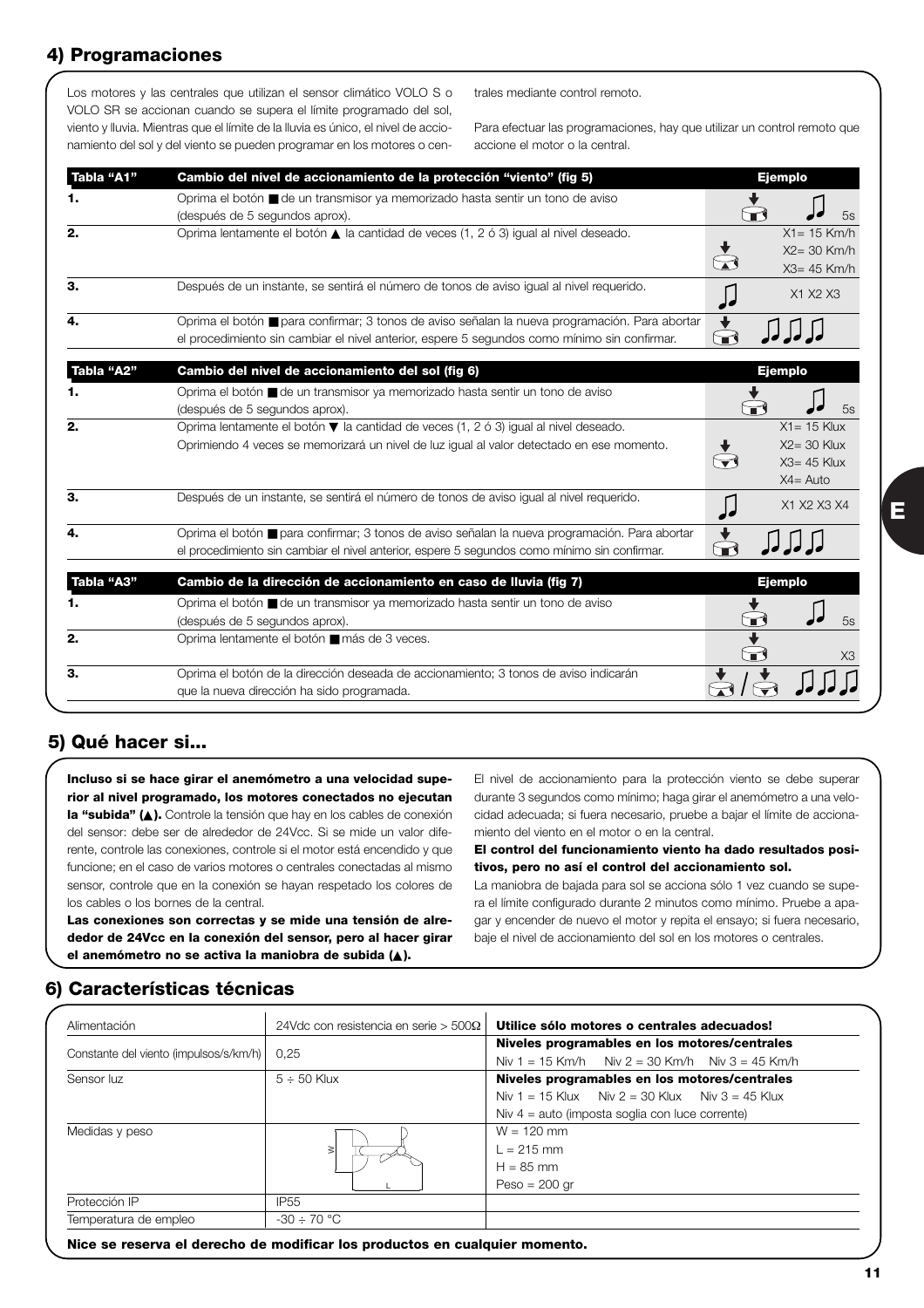# **Ostrzeżenia:**

Czujniki klimatyczne VOLO S i VOLO SR, zastosowane z odpowiednimi dla nich silnikami lub centralami, pozwalają na automatyczne zarządzanie zamykaniem i otwieraniem zasłon, rolet, okienek dachowych lub podobnych. Każde inne ich zastosowanie jest zabronione. Przed instalowaniem, przed wykonaniem czynności konserwacyjnych czy przed przystąpieniem do naprawy należy zwrócić się do personelu technicznego.

**Czujniki VOLO S i VOLO SR zawierają obwody elektroniczne, które ! mogą być podłączone tylko do właściwych silników czy central; błędne podłączenie może poważnie uszkodzić czujnik. Należy uważnie przeczytać instrukcje i sprawdzić, które silniki lub centrale dostosowane są do czujników VOLO.**

# **1) Opis produktu**

Czujniki klimatyczne VOLO S (wiatr i słońce) i VOLO SR (wiatr, słońce i deszcz), zastosowane z odpowiednimi dla nich silnikami lub centralami, służą do automatyzacji ruchu zasłon, rolet, okienek dachowych i podobnych odpowiednio do odczytanych warunków klimatycznych: na przykład, przy silnym słońcu zarządzają otwieranie zasłony, gdy jest wiatr, zarządzają jej zamykanie, a gdy pada deszcz (VOLO SR) powodują otwieranie lub zamykanie zależnie od tego, jak został zaprogramowany silnik lub centrala. Czujnik mierzy prędkość wiatru, intensywność światła i obecność deszczu po czym wysyła te informacje do silników i central, do których jest podłączony. Kiedy wartość przekracza zaprogramowany poziom w silnikach lub w centralach uaktywniana jest jedna z niżej przedstawionych funkcji:

**Wiatr:** Kiedy poziom sygnału (prędkość wiatru) zostanie przekroczony na co najmniej 3 sekundy uaktywnia się ruch "wzniesienia", który odpowiada przyciskowi ▲ pilotów; zablokowany zostanie wówczas każdy inny ruch aż

do momentu, kiedy prędkość wiatru obniży się do zaprogramowanego poziomu na około 1 sekundę.

**Słońce:** Przekroczenie poziomu "natężenie słońca" na co najmniej 2 sekundy uaktywnia ruch "obniżenia", (który odpowiada przyciskowi ▼ na pilotach); kiedy poziom obniży się na co najmniej 15 minut zarządzony zostanie ruch wzniesienia (który odpowiada przyciskowi ▲). Zabezpieczenie to różni się od zabezpieczenia "wiatr" tym, że zawsze mamy możliwość ręcznego zarządzania silnika nawet po interwencji czujnika.

**Deszcz (VOLO SR):** Kiedy czujnik wykryje obecność deszczu to przekazuje informację do silników, wówczas zlecany jest ruch w kierunku zaprogramowanym w danym silniku lub centrali.

Informacje związane z modyfikacją kierunku interwencji deszczu lub poziomów interwencji słońca i wiatru znajdują się w rozdziale- programowanie.

# **2) Instalowanie**

Przy instalowaniu należy kierować się rysunkami: 1, 2, 3 i 4. Mając na uwadze prawidłowe funkcjonowanie, przypomina się, że czujnik ma być

ustawiony na słońcu i, w wypadku VOLO SR, tam gdzie efektywnie pada deszcz.

## **2.1) Połączenia elektryczne**

Każdy czujnik może być podłączony do maksymalnie 5 central lub silników ustawionych równolegle (należy przestrzegać biegunowości łącząc razem przewody tego samego koloru lub z tymi samymi zaciskami centrali). Czujnik posiada 1 wejście, którym wyłącza odczyt słońca i deszczu



**UWAGA! VOLO S i VOLO SR mogą być zastosowane tylko z ! odpowiednimi silnikami lub centralami. Błędne połączenie lub**

(zabezpieczenie przed wiatrem jest zawsze aktywne); do zarządzania tej funkcji można zastosować prosty wyłącznik; kiedy jest on zamknięty, odczyt deszczu i słońca jest wyłączony. Włączenie i wyłączenie automatyki słońca i deszczu możliwe jest także pilotami ERGO4 i PLANO4.



**użytkowanie może poważnie uszkodzić elektronikę czujnika.** 

# **3) Próby odbiorcze**

Kontrolę prawidłowego instalowania czujnika należy wykonać według poniższej procedury. Poniższy opis dotyczy użytkowania silnika do zasłon; tą samą procedurę można zastosować także do innych przypadków.

#### **Kontrola czujnika wiatru:**

- 1. Ustawić zasłonę w punkcie pośrednim pomiędzy punktem otwarcia i punktem zamknięcia
- 2. Wyregulować anemometr (posłużyć się ewentualnie suszarką do włosów) na prędkość wyższą od ustawionej granicy w silniku (w fabryce poziom ustawiony został na 30 km/godz co odpowiada 8 obrotom na sekundę)
- 3. Gdy granica wiatru zostanie przekroczona przez co najmniej 3 sekundy powinien wystartować ruch w kierunku odpowiadającym przyciskowi ▲ pilotów. Zasłona zawinie się całkowicie i przez około 1 minutę nie będzie można wydać jakichkolwiek poleceń.

#### **Kontrola czujnika słońca:**

1. Odłączyć i podłączyć ponownie napięcie do silnika. Ustawić zasłonę w

pośredniej pozycji pomiędzy punktem zamknięcia i otwarcia.

- 2. Podświetlić czujnik źródłem światła (słońcem lub lampką) z intensywnością światła wyższą od progu ustawionego.
- 3. Po 2 minutach powinien rozpocząć się ruch, który odpowiada przyciskowi ▼ pilota (w fabryce ustawiony został poziom 2, który odpowiada warunkom, gdy pogoda jest spokojna i świeci słońce).

#### **Kontrola czujnika deszczu (tylko VOLO SR):**

- 1. Ustawić zasłonę w punkcie pośrednim pomiędzy punktem zamknięcia i otwarcia.
- 2. Pomoczyć czujnik symulując stan deszczu.
- 3. Po kilku sekundach ma wystartować ruch w kierunku, który został zaprogramowany w silniku.

Gdy poziomy interwencji czujnika słońca, wiatru i kierunek zabezpieczenia przed deszczem nie są odpowiednie istnieje możliwość ich modyfikacji, tak aby dostosować je do własnych wymagań; dokładniejsze informacje znajdują się w rozdziale - programowanie.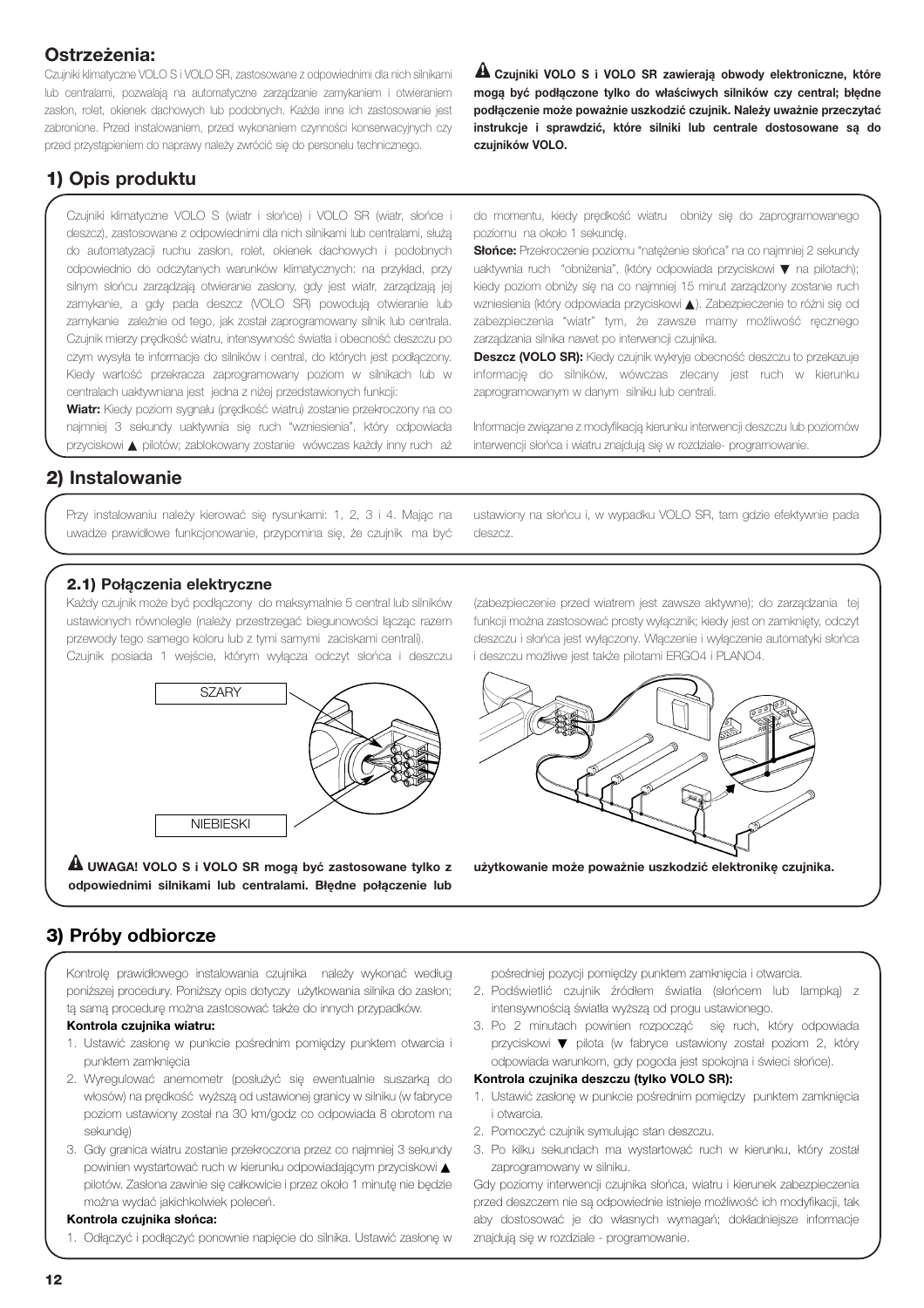# **4) Programowanie**

Silniki i centrale, które używają czujnika klimatycznego VOLO S lub VOLO SR interweniują, kiedy zostanie przekroczona zaprogramowana granica natężenia słońca, wiatru i deszczu. Poziom czułości czujnika deszczu jest tylko jeden, ale poziom interwencji czujnika słońca i wiatru może być zaprogramowany w silnikach lub w centralach bezpośrednio pilotem.

Programowanie należy wykonać pilotem, który już zarządza silnikiem lub centralą.

| Tabela "A1" | Zmiana poziomu interwencji zabezpieczenia "wiatr" (rys. 4)                                                                                                                                                             | Przykład                                                                                  |
|-------------|------------------------------------------------------------------------------------------------------------------------------------------------------------------------------------------------------------------------|-------------------------------------------------------------------------------------------|
| 1.          | Przycisnąć przycisk ■ już wczytanego nadajnika aż do momentu usłyszenia sygnału<br>"bip" (po około 5 sekundach).                                                                                                       | 5s                                                                                        |
| 2.          | Przycisnąć powoli przycisk ▲ tyle razy (1, 2 lub, 3) jakiego poziomu czułości sobie życzymy.                                                                                                                           | $X1 = 15$ Km/h<br>$X2 = 30$ Km/h<br>X3= 45 Km/h                                           |
| 3.          | Po krótkiej chwili usłyszymy ilość sygnałów "bip" odpowiadająca wybranemu poziomowi.                                                                                                                                   | X1 X2 X3                                                                                  |
| 4.          | Przycisnąć przycisk . aby potwierdzić; 3 sygnały "bip" sygnalizują że programowanie zostało uaktualnione.<br>Aby wyjść z procedury bez wykonania zmiany należy odczekać 5 sekund bez potwierdzenia.                    | $\,\,\Theta\,$                                                                            |
| Tabela "A2" | Zmiana poziomu interwencji słońca (rys. 6)                                                                                                                                                                             | Przykład                                                                                  |
| 1.          | Przycisnąć przycisk ■ już wczytanego nadajnika aż do momentu usłyszenia sygnału "bip"<br>(po około 5 sekundach)                                                                                                        | 5s                                                                                        |
| 2.          | Przycisnąć powoli przycisk ▼ tyle razy (1, 2 lub, 3) jakiego poziomu czułości sobie życzymy.<br>Gdy przyciśniemy 4 razy zachowany zostanie poziom światła z wartością mierzoną w tym momencie.                         | $X1 = 15$ Klux<br>$X2 = 30$ Klux<br>$\blacktriangledown$<br>$X3 = 45$ Klux<br>$X4 = Auto$ |
| З.          | Po krótkiej chwili usłyszymy ilość sygnałów "bip" odpowiadającą wybranemu poziomowi.                                                                                                                                   | X1 X2 X3 X4                                                                               |
| 4.          | Przycisnąć przycisk ., aby potwierdzić, 3 sygnały "bip" sygnalizują nowe oprogramowanie. Aby wyjść z procedury<br>bez wprowadzenia zmiany poprzedniego poziomu należy odczekać co najmniej 5 sekund bez potwierdzenia. |                                                                                           |
| Tabela "A3" | Zmiana kierunku interwencji w wypadku deszczu (rys. 6)                                                                                                                                                                 | Przykład                                                                                  |
| 1.          | Przycisnąć przycisk ii już wczytanego nadajnika aż do momentu usłyszenia sygnału "bip"<br>(po około 5 sekundach).                                                                                                      | 5s                                                                                        |
| 2.          | Przycisnąć powoli ponownie 3 krotnie przycisk ■.                                                                                                                                                                       | X <sub>3</sub>                                                                            |
| 3.          | Przycisnąć przycisk żądanego kierunku interwencji; 3 sygnały "bip" poinformują, że nowy<br>kierunek został zaprogramowany.                                                                                             |                                                                                           |

# **5) Co robić gdy...**

**Nawet po rozpędzeniu anemometru na wyższy poziom od zaprogramowanego podłączone silniki nie wykonują ruchu "wzniesienia" (**▲**)**. Sprawdzić napięcie w przewodach połączeniowych do czujnika, powinno wynosić około 24Vps. Gdy wartość jest inna należy sprawdzić stan połączeń, sprawdzić czy silnik jest włączony i prawidłowo działający, gdy do tego samego czujnika podłączono więcej silników, należy sprawdzić czy połączenia wykonane zostały według wskazanych kolorów lub do właściwych zacisków centrali.

**Połączenia zostały wykonane prawidłowo i napięcie w przewodach do czujnika wynosi około 24Vps, ale po rozpędzeniu anemometru nie jest wykonywany ruch**

**wzniesienia (**▲**).** Poziom czułości zabezpieczenia przed wiatrem powinien być przekroczony przez co najmniej 3 sekundy, a więc należy rozkręcić anemometr do odpowiedniej prędkości na taki właśnie czas, ewentualnie spróbować zmniejszyć granicę interwencji wiatru w silniku lub w centrali.

**Kontrola funkcjonowania czujnika wiatru została zakończona pozytywnie, ale kontrola interwencji czujnika słońca nie.** Ruch obniżania dla słońca jest zlecany tylko 1 raz, kiedy ustawiona granica nasłonecznienia zostanie przekroczona przez co najmniej 2 minuty. Wyłączyć i włączyć silnik i powtórzyć próbę ewentualnie obniżyć poziom interwencji słońca w silnikach lub w centralach.

## **6) Dane techniczne**

| <b>Zasilanie</b>                  | 24Vps z opomikiem szeregowym > 500 $\Omega$ | Stosować tylko do odpowiednich silników lub central!  |
|-----------------------------------|---------------------------------------------|-------------------------------------------------------|
|                                   |                                             | Programowalne poziomy w silnikach / centralach        |
| Stała wiatru (impulsy/s /km/godz) | 0.25                                        | $Poz 1 = 15$ Km/h $Poz 2 = 30$ Km/h $Poz 3 = 45$ Km/h |
| Czujnik światła                   | $5 \div 50$ Klux                            | Programowalne poziomy w silnikach / centralach        |
|                                   |                                             | $Poz 1 = 15$ Klux $Poz 2 = 30$ Klux $Poz 3 = 45$ Klux |
|                                   |                                             | Poz 4 = automatyczny (ustawia próg światła bieżącego) |
| Wymiary i waga                    |                                             | $W = 120$ mm                                          |
|                                   | $\leq$                                      | $L = 215$ mm                                          |
|                                   |                                             | $H = 85$ mm                                           |
|                                   |                                             | Waga = $200$ gr                                       |
| Zabezpieczenie IP                 | IP <sub>55</sub>                            |                                                       |
| Temperatura zastosowania          | $-30 \div 70$ °C                            |                                                       |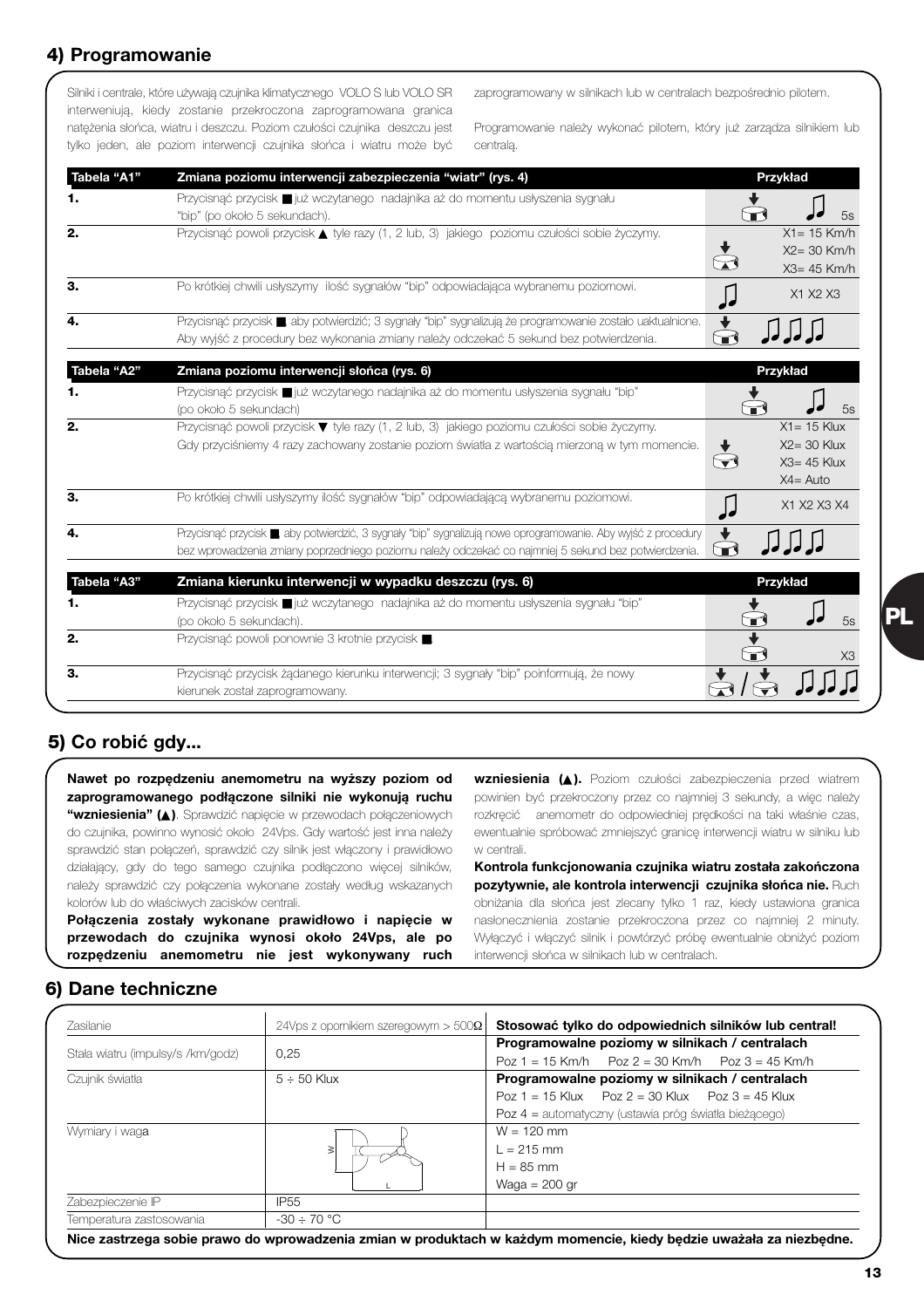## **Waarschuwingen:**

De met motor of regeleenheid gebruikte klimaatsensoren VOLO S en VOLO SR, maken automatische open - en sluitbesturing mogelijk van zonnenschermen, rolgordijnen en lichtstraten of dergelijke. Neem voor installatie, onderhoud en reparatie contact op met vakbekwaam technisch personeel.

**VOLO S en VOLO SR sensoren hebben elektronische circuits ! die alleen met daarop ingestelde motor of regeleenheid verbonden kunnen worden. Een verkeerde verbinding kan de sensor ernstige schade toebrengen. Lees de instructies met aandacht door en controleer op welke motoren of regeleenheden VOLO sensoren gebruikt kunnen worden.** ▼ ▼

# **1) Productbeschrijving**

De met daarop ingestelde motor en regeleenheid gebruikte klimaatsensoren VOLO S (wind en zon) en VOLO SR (wind zon regen), maken het moglijk de beweging van zonneschermen, rolgordijnen en lichtstraten to automatiseren op basis van de waargenomen weersomstandigheden: in geval van een zonnescherm bijvoorbeeld maakt de aanwezigheid van zon dat het opengaat, als er wind is gaat hij dicht, terwijl regen (VOLO SR) hem open of dicht doet gaan, alfhankelijk van de wijze waarop de motor of regeleenheid geprogrammeerd zijn. De sensor meet de windsnelheid, de lichtsterkte en de aanwezigheid van regen en zendt deze informatie naar de aangesloten motoren of regeleenheden. Indien de waarde het in de motoren of regeleenheden geprogrammeerde niveau overschrijdt, treedt een hieronder gespecificeerd bedieningsorgaan in werking:

**Wind:** Indien het niveau tenminste 3 seconden lang overschreden wordt, treedt een "omhoog" opdracht in werking overeenkomende met de toets ▲ van de afstandsbedieningen en elke andere beweging wordt geblokkeerd totdat de wind

tenminste 1 minuut lang weer onder het geprogrammeerde niveau is teruggekeerd.

**Zon:** Indien het "zon"niveau tenminste 2 minuten lang is overschreden, treedt een "omlaag" opdracht in werking (overeenkomende met de toets ▼ van de afstandsbedieningen); indien het niveau tenminste 15 minuten lang onder het niveau daalt, wordt opdracht gegeven tot een omhoogbeweging (overeenkomende met de toets ▲). In tegenstelling tot de "wind" bescherming, kan de motor hier ook na inwerkingtreding van de sensor altijd handmatig bediend worden.

**Regen (VOLO SR):** Indien de sensor de aanwezigheid van regen waarneemt, wordt deze informatie naar de motoren gezonden en opdracht gegeven voor een in elke motor of regeleenheid geprogrammeerde bewegingsrichting.

Voor wijziging van de richting bij inwerkingtreding van de regensensor of de inwerkingtredingsniveaus zon en wind, wordt verwezen naar het hoofdstuk programmeringen

## **2) Installatie**

Raadpleeg afbeelding 1, 2, 3 en 4 voor de installatie. Denk eraan dat de sensor om goed te kunnen functioneren op volle zon geplaatst moet

worden en bij VOLO SR ook in een regenzone.

## **2.1) Elektrische aansluitingen**

Elke sensor kan op maximaal 5 parallel geplaatste regeleenheden/motoren aangesloten worden (met inachtneming van de polariteit en door of de draden van dezelfde kleur of dezelfde klemmen van de regeleenheden te verbinden). De sensor beschikt over 1 ingang die de waarneming



**LET OP: VOLO S en VOLO SR kunnen alleen met geschik-! te motoren of regeleenheden gebruikt worden. Een verkeerde** van zon of regen uitschakelt (de windbescherming blijft altijd actief). Deze functie kan met behulp van een eenvoudige schakelaar gebruikt worden, wanneer de zon- en regenmeting uitgeschakeld is. Het aan- en uitschakelen van het zon- en regenautomatisme kan ook verricht worden met de afstandsbedieningen ERGO4 en PLANO4.



**verbinding of verkeerd gebruik kan de sensorelektronica onherstelbaar beschadigen.**

## **3) Test**

Om na te gaan of de sensor goed geïnstalleerd is, gaat u te werk zoals hieronder beschreven is. Onderstaande beschrijving betreft het gebruik van een motor voor zonneschermen, ook voor de andere gevallen kunnen vergelijkbare procedures gevolgd worden.

#### **Controle windsensor:**

- 1. Plaats het zonnescherm op een punt tussen open en dicht
- 2. Laat de anemometer draaien (eventueel met behulp van een haardroger) op een hogere snelheid dan de in de motor ingestelde drempel (het in de fabriek ingestelde niveau is 30 Km/h, hetgeen overeenkomt met ongeveer 8 omwentelingen/seconde).
- 3. Nadat de winddrempel tenminste 3 seconden lang overschreden is, moet er een manoeuvre van start gaan in de richting overeenkomend met toets
	- ▲ van de afstandsbedieningen. Het zonnescherm wikkelt zich helemaal
- op en er kunnen 1 minuut lang geen andere opdrachten gegeven worden. **Controle zonnesensor:**
- 1. Sluit de stroomvoorziening naar de motor af en schakel hem vervolgens

weer in. Plaats het zonnescherm op een punt tussen open en dicht.

- 2. Verlicht de sensor met een lichtbron (zon of lamp) met een lichtsterkte boven de ingestelde drempel.
- 3. Na 2 minuten moet een manoeuvre van start gaan overeenkomend met toets ▼ van de afstandsbedieningen (het in de fabriek op niveau 2 ingestelde niveau komt overeen met een heldere dag met stralende zon).

#### **Controle regensensor (alleen VOLO SR):**

- 1. Plaats het zonnescherm op een punt tussen open en dicht.
- 2. Maak de sensor nat alsof het regent.
- 3. Na een paar seconden moet een manoeuvre van start gaan in de richting van de in de motor geprogrammeerde regenbescherming

Het is mogelijk de inwerkingtredingsniveaus van de zon- en wind sensoren en de regenbeschermingsrichting te wijzigen indien ze niet geschikt zijn voor de toepassing, al naar gelang de behoeften. Zie hiertoe het hoofdstuk programmeringen.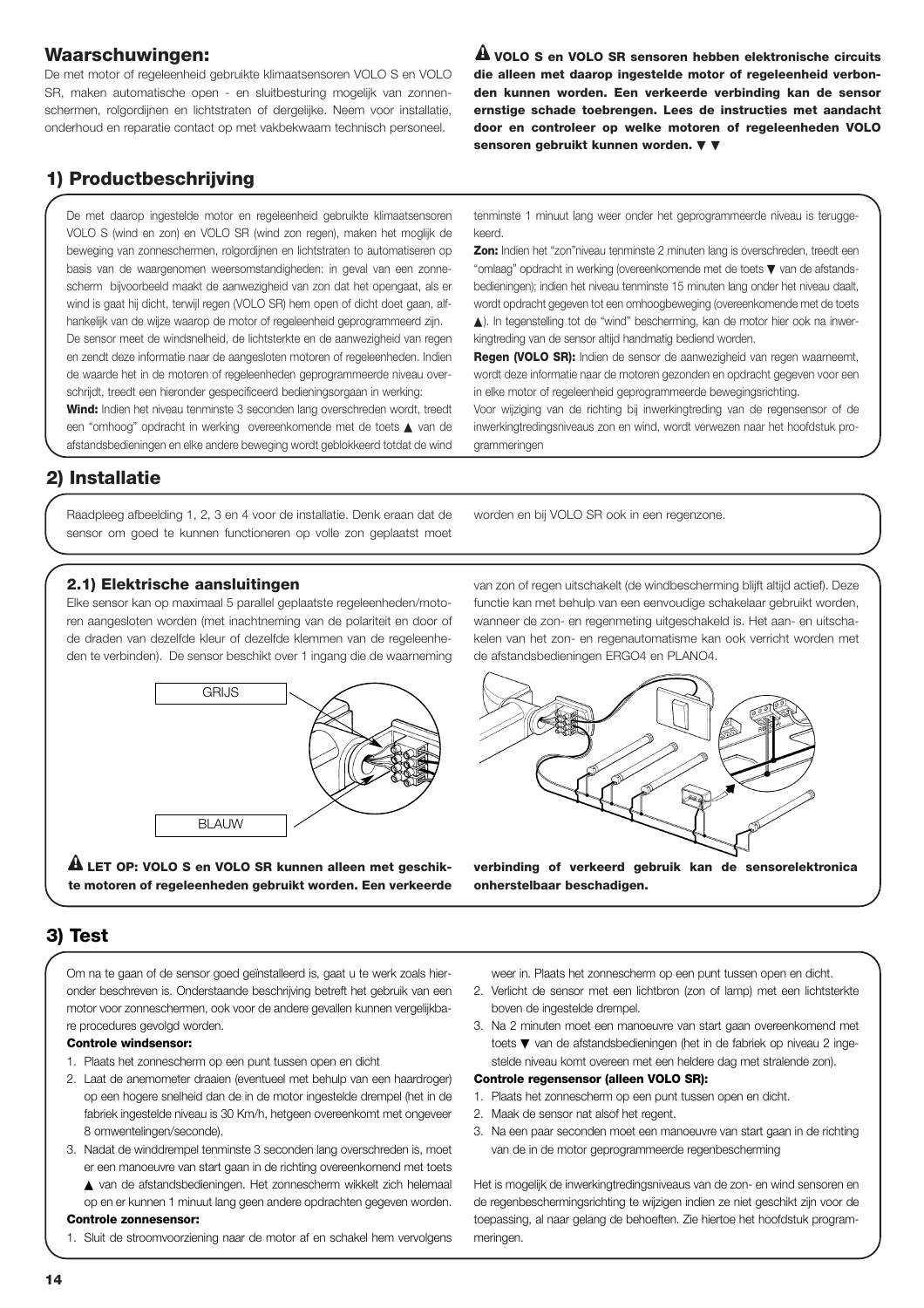# **4) Programmeringen**

De motoren en regeleenheden die de klimaatsensor VOLO S of VOLO SR gebruiken, treden alleen in werking indien de geprogrammeerde zon-, winden regendrempel overschreden wordt. Er is maar één regendrempel, terwijl het inwerkingtredingsniveau van de zon- en windsensor via de radiobesturing in motoren of regeleenheden geprogrammeerd kan worden.

Om te kunnen programmeren moet gebruik gemaakt worden van een afstandsbediening die de motor of regeleenheid reeds bestuurt.

| <b>Tabel "A1"</b> | Inwerkingtredingsniveau "wind" bescherming wijzigen (afb 5)                                                  | <b>Voorbeeld</b> |                |
|-------------------|--------------------------------------------------------------------------------------------------------------|------------------|----------------|
|                   | Druk op toets ■ van een reeds in het geheugen opgeslagen zender totdat u                                     |                  |                |
|                   | (na ongeveer 5 seconden) een beeptoon hoort.                                                                 |                  | 5s             |
| 2.                | Druk langzaam een aantal keren op toets ▲ (1, 2 of 3 keer) voor het gewenste niveau 1, 2 of 3.               | $X1 = 15$ Km/h   |                |
|                   |                                                                                                              | $X2 = 30$ Km/h   |                |
|                   |                                                                                                              | $X3 = 45$ Km/h   |                |
| З.                | Na een paar ogenblikken wordt een aan het gewenste niveau gelijk aantal beeptonen hoorbaar.                  | X1 X2 X3         |                |
|                   | Druk op toets ■ ter bevestiging, 3 beeptonen signaleren de nieuwe programmering                              |                  |                |
|                   | procedura senza cambiare il livello precedente aspettare almeno 5 secondi senza confermare.                  |                  |                |
|                   |                                                                                                              |                  |                |
| <b>Tabel "A2"</b> | Inwerkingtredingsniveau zonbescherming wijzigen (afb 6)                                                      | <b>Voorbeeld</b> |                |
|                   | Druk op toets ■ van een reeds in het geheugen opgeslagen zender totdat                                       |                  |                |
|                   | (na ongeveer 5 seconden) een beeptoon hoorbaar is.                                                           |                  | 5s             |
| 2.                | Druk langzaam een aantal keren op toets ▼ (1, 2 of 3 keer) voor het gewenste niveau 1,2 of 3.                | $X1 = 15$ Klux   |                |
|                   | Indien de toets 4 keer ingedrukt wordt, wordt een lichtniveau in het geheugen opgeslagen dat                 | $X2 = 30$ Klux   |                |
|                   | overeeenkomt met de op dat moment gemeten waarde.                                                            | $X3 = 45$ Klux   |                |
|                   |                                                                                                              | $X4 = Auto$      |                |
| З.                | Na een paar ogenblikken wordt een aan het gewenste niveau gelijk aantal beeptonen hoorbaar.                  | X1 X2 X3 X4      |                |
|                   | Druk op toets ■ ter bevestiging, 3 beeptonen signaleren de nieuwe programmering.                             |                  |                |
|                   | Wacht tenminste 5 seconden om de procedure voortijdig te verlaten zonder het vorige niveau te wijzigen       |                  |                |
| <b>Tabel "A3"</b> | Richting inwerkingtreding regenbescherming wijzigen (afb 7)                                                  | <b>Voorbeeld</b> |                |
|                   | Druk op toets ■ van een reeds in het geheugen opgeslagen zender totdat (na ongeveer 5 seconden)              |                  |                |
|                   | een beeptoon hoorbaar is                                                                                     |                  | 5s             |
| 2.                | Druk nog eens 3 keer op toets ■                                                                              |                  |                |
|                   |                                                                                                              |                  | X <sub>3</sub> |
| 3.                | Druk op de toets van de gewenste richting; 3 beeptonen geven aan dat de nieuwe richting<br>geprogrammeerd is |                  |                |
|                   |                                                                                                              |                  |                |

## **5) Wat moet u doen indien...**

**De aangesloten motoren voeren de "Omhoog" opdracht (**▲**) niet uit, ook al laat u de anemometer sneller draaien dan geprogrammeerd is".** Controleer de op de met de sensor verbonden kabels aanwezige stroom, die moet ongeveer 24Vdc zijn. Controleer de aansluitingen, controleer of de motor aan staat en werkt, indien een andere waarden gemeten wordt. Controleer in geval meerdere motoren of regeleenheden aangesloten zijn of de aansluiting uitgevoerd is met inachtneming van de bedradingskleuren of klemmen van de regeleenheid.

**De aansluitingen zijn goed en er wordt een spanning van ongeveer 24Vdc gemeten op de sensorverbinding, maar wanneer de anemometer gedraaid wordt, vindt geen enkele omhoogmanoe-**

**vre (**▲**) plaats.** Het inwerkiingtredingsniveau voor de windbescherming moet langer dan 3 seconden overschreden zijn, laat de anemometer met een geschikte snelheid draaien, probeer eventueel de inwerkingtredingsdrempel van de windsensor in de motor of regeleenheid te verlagen.

**De werkingscontrole van de windsensor is met positief resultaat voltooid, maar de controle van de zonsensor niet.**

De manoevre omlaag wordt voor de zon slechts 1 keer opgedragen wanneer de ingestelde drempel teminste 2 minuten lang overschreden is. Probeer de motor uit- en weer aan te zetten en herhaal de test eventueel met een lager inwerkingtredingsniveau van de zonsensor in de motoren of regeleenheden.

## **6) Technische eigenschappen**

| Stroomvoorziening                | 24Vdc met weerstand in serie > 500 $\Omega$ | Gebruik alleen vooringestelde motoren of regeleenheden!                                             |
|----------------------------------|---------------------------------------------|-----------------------------------------------------------------------------------------------------|
| Windconstante (impulsen/s /Km/h) | 0.25                                        | Op motoren/regeleenheden programmeerbare niveaus<br>Niv 1 = 15 Km/h Niv 2 = 30 Km/h Niv 3 = 45 Km/h |
| Lichtsensor                      | $5 \div 50$ Klux                            | Op motoren/regeleenheden programmeerbare niveaus                                                    |
|                                  |                                             | Niv 1 = 15 Klux Niv 2 = 30 Klux Niv 3 = 45 Klux                                                     |
|                                  |                                             | Niv $4 =$ auto (stelt drempel in met huidig licht)                                                  |
| Afmetingen en gewicht            | ≷                                           | $W = 120$ mm<br>$1 = 215$ mm<br>$H = 85$ mm<br>Gewicht = $200$ gr                                   |
| IP Bescherming                   | IP <sub>55</sub>                            |                                                                                                     |
| Gebruikstemperatuur              | $-30 \div 70$ °C                            |                                                                                                     |

**Nice behoudt zich het recht voor op ieder moment naar eigen goeddunken wijzigingen aan de producten aan te brengen.**